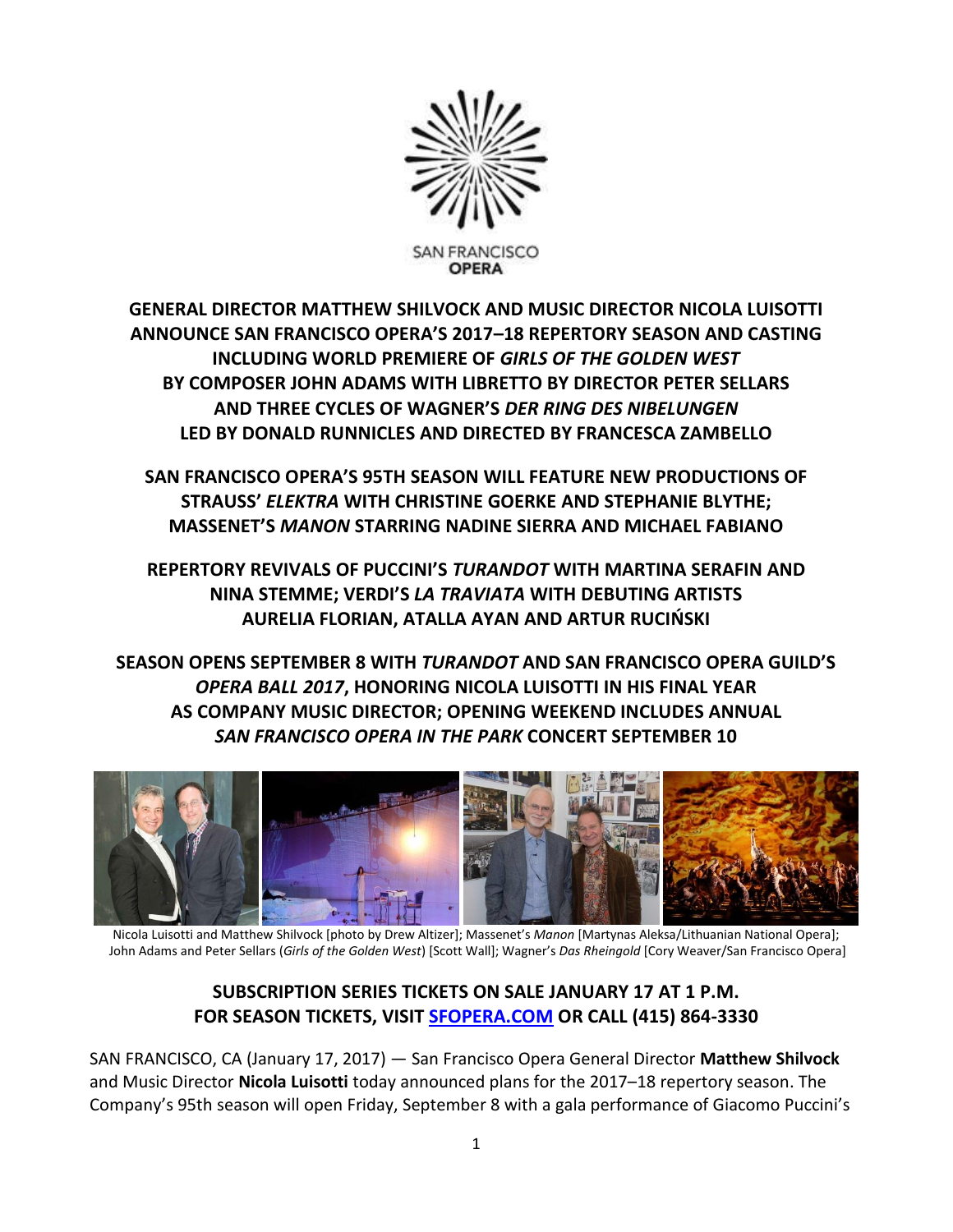*Turandot* led by Maestro Luisotti and an international cast starring **Martina Serafin**, **Maria Agresta** and **Brian Jagde**. On the occasion of this special evening, San Francisco Opera Guild will produce their signature event *Opera Ball 2017*, presented in honor of Nicola Luisotti, who concludes his tenure as the Company's music director at the end of the 2017–18 Season.

San Francisco Opera's new season features the highly anticipated world premiere of *Girls of the Golden West* by composer John Adams; the return of Francesca Zambello's production of Richard Wagner's epic tetralogy *Der Ring des Nibelungen* (*The Ring of the Nibelung*); bold new productions of Richard Strauss' gripping music drama *Elektra* and Jules Massenet's sensual *Manon*; and revivals of Giacomo Puccini's *Turandot* and Giuseppe Verdi's *La Traviata*. All performances will be presented at the War Memorial Opera House.

Today's public announcement was held at San Francisco Opera's Diane B. Wilsey Center for Opera before an audience of the Bay Area press corps, cultural and civic community leaders and special guests. Director **Francesca Zambello**, composer **John Adams** and librettist/director **Peter Sellars** joined Matthew Shilvock for the live-streamed press conference.

"Our 2017–18 Season encapsulates the power of opera to tell the great stories of humanity, whether about us as individuals or as a society. The diverse sweep of engaging productions features many of the world's finest artists, including some very exciting debuts," said **Matthew Shilvock**. "The season was planned by David Gockley, and it represents the tenets of excellence that defined his incredible tenure with the Company, including the commissioning of John Adams' *Girls of the Golden West*. We are so proud to premiere this new opera in the fall as a culmination of the worldwide events honoring John's 70th birthday year."

Shilvock continued: "Beginning in September, we also honor Nicola Luisotti in his final season as our distinguished music director. The energy and vitality he has brought to us will resonate long into our future. The esteemed forces of the San Francisco Opera Orchestra, Chorus, Dance Corps and Crew will create spectacular worlds on the War Memorial Opera House stage, worlds that will move, transport and thrill audiences. At the apex of this is the summer *Ring* Cycle, the most monumental celebration imaginable of the Company and the community that we serve. I am incredibly excited for what lies ahead."

The 2017–18 Season marks Matthew Shilvock's second as general director of San Francisco Opera. Shilvock is the Company's seventh General Director in its 94-year-history, following in the footsteps of Gaetano Merola who founded San Francisco Opera in 1923, Kurt Herbert Adler (1953–1981), Terence A. McEwen (1982–1988), Lotfi Mansouri (1988–2001), Pamela Rosenberg (2001–2005) and David Gockley (2006–2016). Due to the necessity of long-term artistic planning and contracting of artists, David Gockley planned the 2017–18 Season. Shilvock's first planned season as general director will be the 2018–19 repertory season.

At the conclusion of the 2017–18 Season, Nicola Luisotti will formally step down as music director. Maestro Luisotti made his San Francisco Opera debut in 2005 conducting Verdi's *La Forza del Destino* and became music director in 2009. During his tenure with the Company, he has led over 40 opera productions and concerts, including a historic performance of Verdi's *Messa da Requiem* that united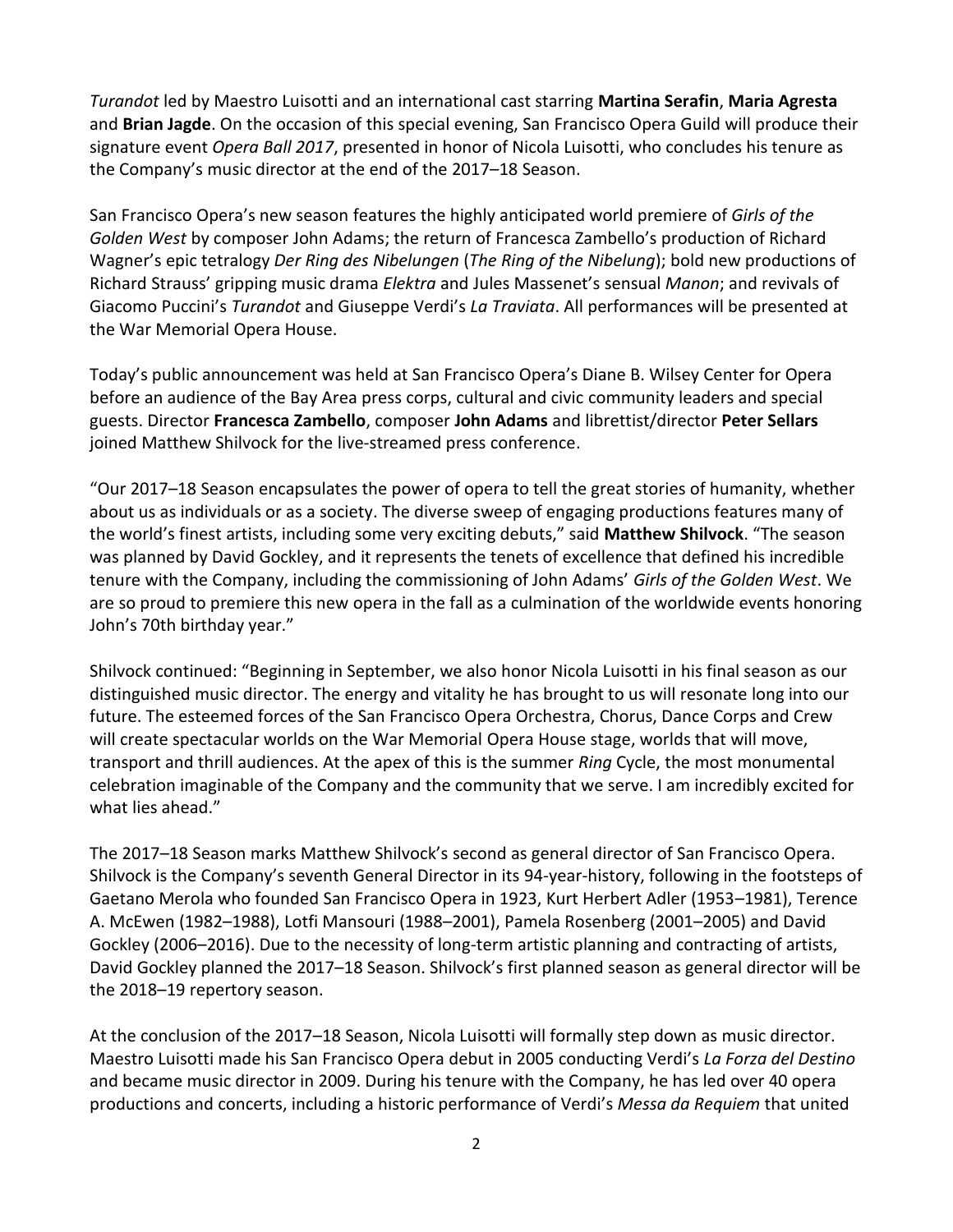the orchestras and choruses of San Francisco Opera and Teatro di San Carlo of Naples on the War Memorial Opera House stage. During the fall season, Luisotti will conduct performances of *Turandot*, *La Traviata* and the annual *San Francisco Opera in the Park* concert. As an expression of San Francisco Opera Guild's appreciation of Nicola Luisotti's artistic contributions, Guild President **Jane Mudge** designated the Italian maestro as their distinguished honoree for *Opera Ball 2017*.

"I am deeply honored to be on the podium for the gala opening of San Francisco Opera's 2017–18 Season and to lead such an important cast of singers in *Turandot*," commented **Nicola Luisotti**. "I'm very proud of the work we have accomplished during my time with San Francisco Opera. As I will be stepping down from the post of music director at the end of next season, it will certainly be an emotional year for me. I believe strongly in our Company and that we will continue to make extraordinary music each night. My wife, Rita, and I both thank the entire Company, the San Francisco Opera Guild and the Bay Area community from the bottom of our hearts."

For the 2017–18 Season, San Francisco Opera has invited many of the world's leading singers, as well as emerging artists, to perform at the War Memorial Opera House. They include: **Maria Agresta, Jamie Barton, Stephanie Blythe, J'Nai Bridges, Julia Bullock, Melissa Citro, Leah Crocetto, Aurelia Florian, Christine Goerke, Evelyn Herlitzius, Hye Jung Lee, Karita Mattila, Ronnita Miller, Adrianne Pieczonka, Martina Serafin, Nadine Sierra, Nina Stemme**; **Raymond Aceto, Paul Appleby, Atalla Ayan, Daniel Brenna, David Cangelosi, Michael Fabiano, Greer Grimsley, Soloman Howard, Brian Jagde, Brandon Jovanovich, Elliot Madore, Štefan Margita, Ryan McKinny, Brian Mulligan, David Pershall, Artur Ruciński, Andrea Silvestrelli, Falk Struckmann, Davóne Tines** and **Alfred Walker**.

Featured conductors, directors and designers include: **Patrick Fournillier, Christopher Franklin, Grant Gershon, Nicola Luisotti, Henrik Nánási, Donald Runnicles; Vincent Boussard, Garnett Bruce, Anja Kühnhold, Shawna Lucey, Peter Sellars, Keith Warner, Francesca Zambello; John Conklin, David Gropman, David Hockney, Vincent Lemaire** and **Michael Yeargan**. **Ian Robertson** is San Francisco Opera Chorus Director.

## **FALL 2017 SEASON**

## **Puccini:** *Turandot* **(September 8–30; November 18–December 9)**

The 2017–18 Season opens Friday, September 8 with *Turandot*, Giacomo Puccini's 1926 unfinished masterpiece of fantasy and romanticism set in legendary Peking (last duet and finale by Franco Alfano). San Francisco Opera Music Director **Nicola Luisotti** conducts an international cast led by the acclaimed Viennese soprano **Martina Serafin** as Princess Turandot. A frequent performer with the Vienna State Opera, Milan's Teatro alla Scala and the Opéra National de Paris, Serafin sang her first performances in North America with San Francisco Opera in 2007 as the Marschallin in *Der Rosenkavalier*. American tenor **Brian Jagde**, who was praised by *The Mercury News* for his "ardent and expressive" role debut as Radames in *Aida* last November, returns in 2017 to take on Calaf, another new role which is known for the famous aria "Nessun dorma."

Italian soprano **Maria Agresta** will debut as the tragic heroine Liù on September 8, 12, 15 and 21. Heralded for her artistry in a variety of roles, Agresta's performance as Amelia in *Simon Boccanegra*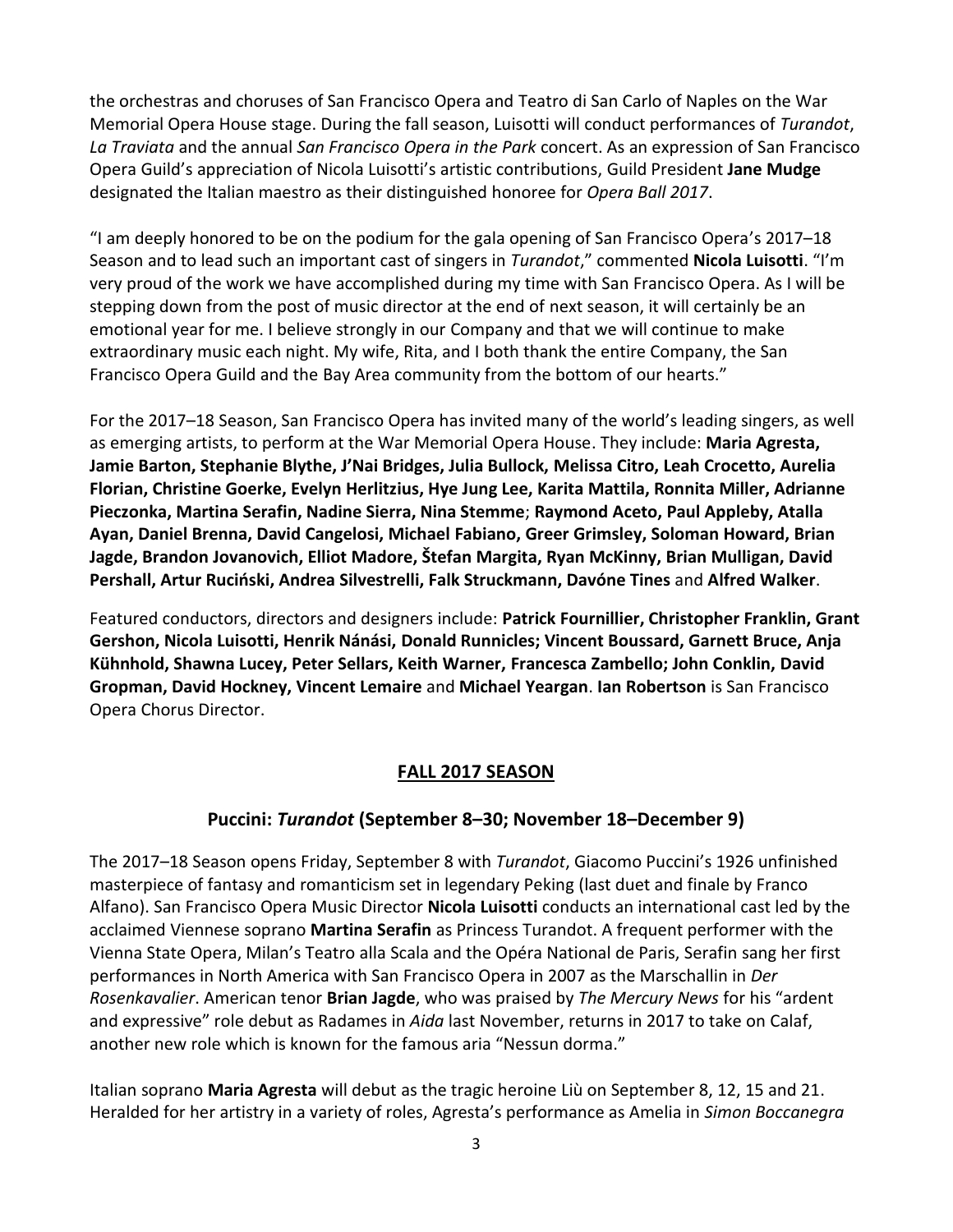with Rome Opera led *Opera News* to observe: "her voice is exquisitely focused and freshly attractive in coloration, her legato impeccable and her soft singing as effortless as her fortissimos above the staff." Last season at London's Royal Opera, Agresta was praised for her portrayal of Violetta Valéry in *La Traviata*, which featured conductor Luisotti on the podium. American soprano and current San Francisco Opera Adler Fellow **Toni Marie Palmertree** will perform Liù on September 24 and 30. Palmertree thrilled San Francisco Opera audiences in November 2016 when, with two hours' notice, she stepped in for an ailing colleague to perform as Cio-Cio-San in *Madama Butterfly*. American bass **Raymond Aceto** sings the role of Timur. Director **Garnett Bruce** stages this revival of **David Hockney**'s colorful production and Company Chorus Director **Ian Robertson** prepares the San Francisco Opera Chorus.

*Turandot* returns to the stage in November and December with a cast led by Swedish soprano **Nina Stemme** in the title role. Admired for her Brünnhilde in Wagner's *Ring* cycle at San Francisco Opera in 2011, Stemme gives an equally accomplished stage portrayal of Turandot, for which the *New York Times* praised her "powerful, luxuriant voice [which] retained its warmth throughout the evening, with blazing high notes." American soprano **Leah Crocetto** sings Liù, a role which she first performed with San Francisco Opera in 2011 and subsequently at the Metropolitan Opera during the 2015–16 Season. American bass **Soloman Howard** makes his Company and role debut as Timur, and American conductor **Christopher Franklin** bows for the first time with the Company leading the Opera Orchestra and Chorus in the November and December performances. Brian Jagde returns as Calaf and **Joo Won Kang** (Ping), **Julius Ahn** (Pang), **Joel Sorensen** (Pong), **Brad Walker** (a Mandarin) and **Robert Brubaker** (Emperor Altoum) complete the cast in all performances.

# **Strauss:** *Elektra* **(September 9–27)**

On September 9, Richard Strauss and Hugo von Hofmannsthal's 1909 opera *Elektra* surges back onto the War Memorial Opera House stage for the first time in two decades in a provocative new production by celebrated English director **Keith Warner**. This psychologically complex and vocally formidable opera requires lyric artists of the first rank and San Francisco Opera has assembled a superlative cast that includes soprano **Christine Goerke**, mezzo-soprano **Stephanie Blythe** and soprano **Adrianne Pieczonka**, along with bass-baritone **Alfred Walker** in his Company debut and tenor **Robert Brubaker**. The staging of this co-production with the National Theatre in Prague and the Badisches Staatstheater Karlsruhe will be directed in revival by **Anja Kühnhold**. The creative team features the work of set designer **Boris Kudlička**, costume designer **Kaspar Glarner**, lighting designer **John Bishop** and video designer **Bartek Macias**.

American soprano Christine Goerke returns to San Francisco Opera in one of her most celebrated roles as the deranged and vengeful Elektra. Her portrayal of the part with the Boston Symphony Orchestra at Carnegie Hall led the *New York Observer* to proclaim: "To the rarefied society of superb interpreters of Elektra, consisting of perhaps two or three singers in each generation, we can now welcome Ms. Goerke." American mezzo-soprano Stephanie Blythe, "who boasts one of the most powerful voices in opera" (*New York Times*), makes her role debut as Elektra's embattled mother, Klytemnestra. Canadian soprano Adrianne Pieczonka, renowned for her interpretation of Chrysothemis, returns to the Company for the first time since performing Tosca in 2009. In his first appearance with San Francisco Opera, American bass-baritone Alfred Walker sings Orest and tenor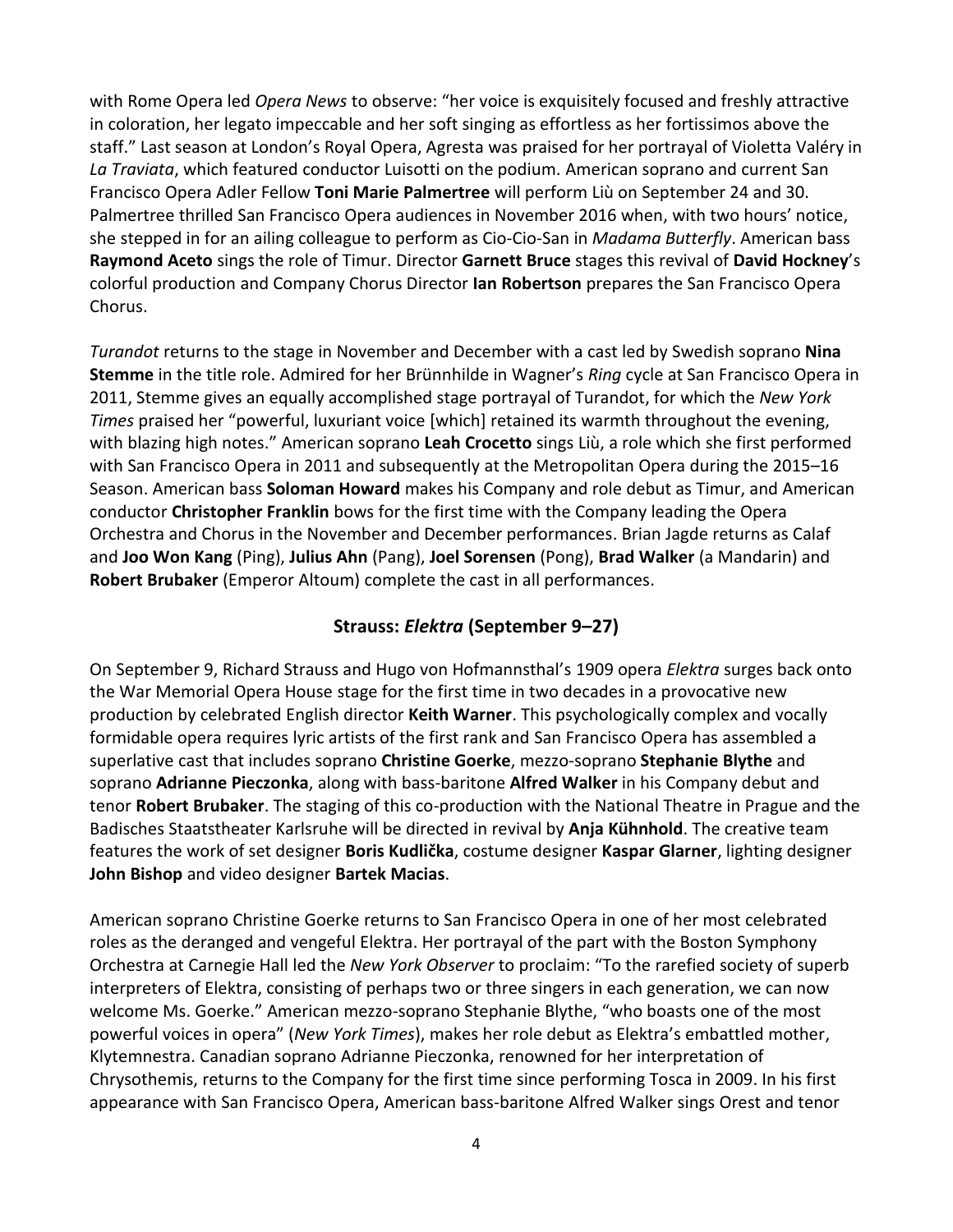Robert Brubaker is Aegisth. Hungarian conductor **Henrik Nánási**, General Music Director of Komische Oper Berlin, makes his podium debut with the Company leading Strauss' intricate and explosive score.

Warner's setting of this opera based on the classic Greek tragedy brings *Elektra* into the present day. The British director commented: "On one hand, *Elektra* is really an amazingly complex, deep piece and on the other it is an almost horror movie kind of thriller. Dreadful, terrible deeds are happening in this family: there have been murders in the past and there will be more murders on the day when the story is taking place. We have decided to set the piece in a modern museum where a girl is going through and reading about Sophocles' Electra and Carl Jung's Electra complex. The artifacts and information trigger a series of memories in her and we go back into her story. She must confront the truth by confronting the terrible events that started this whole chain reaction of murder and mayhem."

## **Verdi:** *La Traviata* **(September 23–October 17)**

A revival of Verdi's enduring classic *La Traviata* opens on September 23 with Maestro **Nicola Luisotti** leading a cast that includes three artists making their Company debuts in leading roles. Romanian soprano **Aurelia Florian**, who has performed Violetta Valéry in Berlin, Munich, Oslo and Tel Aviv, will sing her first performances in the United States as the courtesan who sacrifices everything for love. Brazilian tenor **Atalla Ayan** debuts as Alfredo Germont, a role which he will also sing this year in March and April at the Metropolitan Opera and in June at Covent Garden. Polish baritone **Artur Ruciński** will portray Giorgio Germont. Since his 2010 breakout performances in the title role of *Eugene Onegin* at Deutsche Staatsoper Berlin, Ruciński has been heard in many of the world's leading opera houses and has performed Germont in Berlin, Verona and London. **John Copley**'s elegant production returns and will be directed in revival by **Shawna Lucey**. Flamenco performer and Artistic Director of Theatre Flamenco of San Francisco **Carola Zertuche** contributes new choreography in her Company debut.

## **Massenet:** *Manon* **(November 4–22)**

Soprano **Nadine Sierra** and tenor **Michael Fabiano** headline a new production of Jules Massenet's opera of young love and reckless passion, *Manon*, which returns to the Company's repertory on November 4 after an absence of 19 seasons. Sierra sings the title role for the first time in her career, which in 2016 included acclaimed debuts with the Metropolitan Opera, Milan's La Scala and Opéra National de Paris where her "lithe soprano masterfully soared with tones of exceptional grace" in Cavalli's *Eliogabalo* (*Musical America*). Hailed as "a sensational performer" by *The Guardian* for his role debut as Lensky in *Eugene Onegin* and last heard with San Francisco Opera in June 2016 performing the title role in *Don Carlo* for the first time, Fabiano premieres another new role with the Company in 2017 with Chevalier des Grieux. At a recent San Francisco Opera gala, the duo of Sierra and Fabiano were featured in the "vocally steamy" St. Sulpice scene from the opera. The *San Francisco Chronicle* declared "nothing got the audience quite so jazzed as the incendiary duet from Massenet's *Manon*."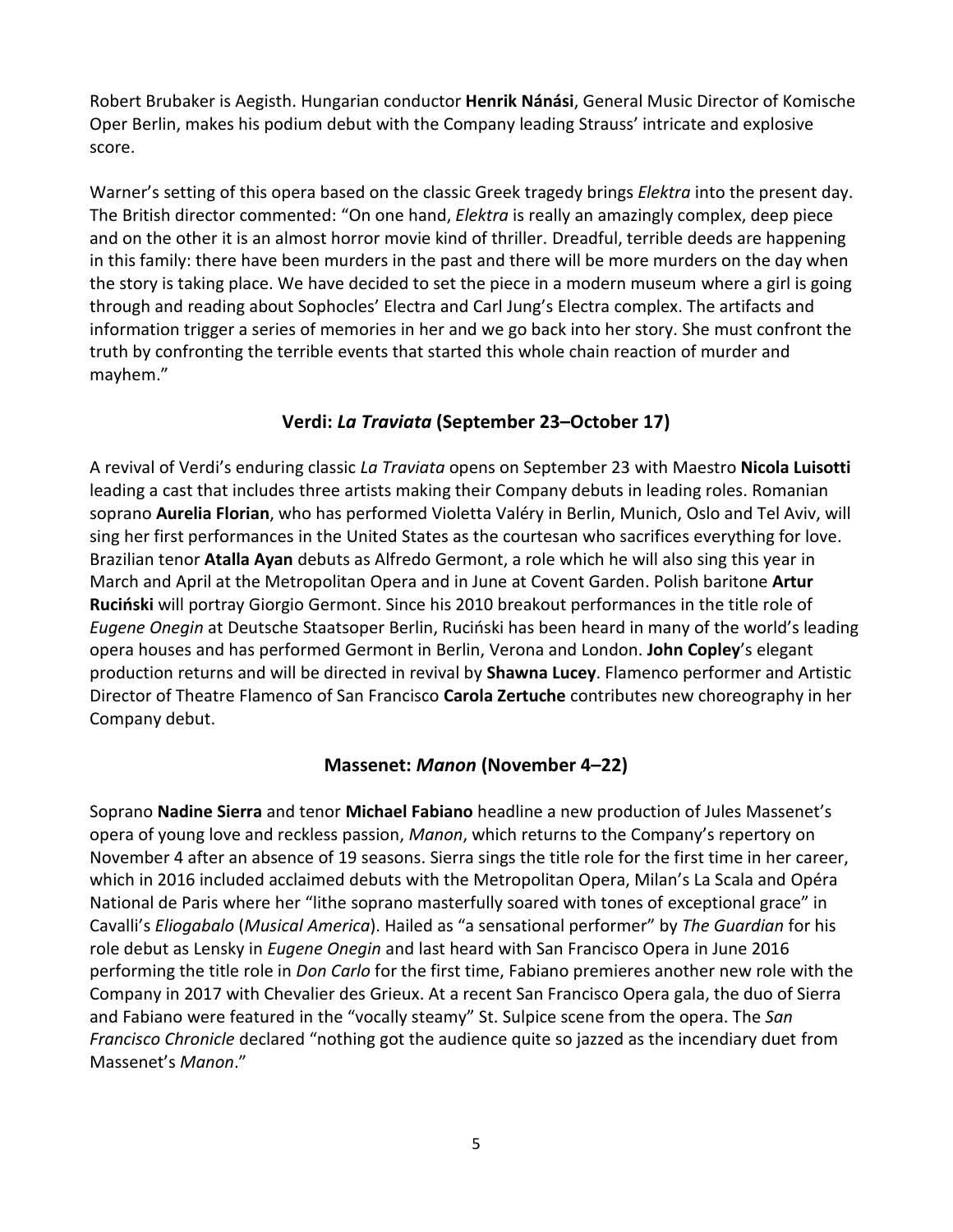Baritone **David Pershall**, who made his first appearance with the Company in September 2016 as Roucher in Giordano's *Andrea Chénier*, returns as Lescaut. Bass **James Creswell** is Comte des Grieux, baritone **Timothy Mix** is De Brétigny and tenor **Robert Brubaker** portrays Guillot de Morfontaine. Parisian-born conductor and Massenet specialist **Patrick Fournillier**, who made his Company debut in 2010 conducting Alfano's *Cyrano de Bergerac* and who also led the 2013 new production of *Les Contes d'Hoffmann*, returns to conduct the San Francisco Opera Orchestra and Chorus in Massenet's plush score.

**Vincent Boussard**, whose production of Bellini's *I Capuleti e i Montecchi* was presented at San Francisco Opera in 2012, returns to direct this new interpretation of *Manon*, a co-production with the Lithuanian National Opera and Ballet Theatre and the Israeli Opera, featuring sets designed by **Vincent Lemaire**, costumes designed by Boussard and lighting by **Gary Marder**.

Boussard noted: "*Manon* is a specific play from 18th-century France, rewritten by Massenet in the 19th century, who was dreaming about that earlier time. So, we have to find all the crispy colors of all those periods of time. I tried to make it as pure as possible in terms of setting, not too much decoration. It is a style that requires the singers to be great performers because *Manon* is a very intimate piece. I believe that the story of a young lady who wants to listen to a call for freedom and pleasure belongs to our period of time."

# **Adams:** *Girls of the Golden West* **(November 21–December 10)**

On November 21, the War Memorial Opera House will play host to one of the musical season's most eagerly anticipated events: the world premiere of *Girls of the Golden West*, the newest opera by composer and California resident **John Adams**, written expressly for San Francisco Opera. With a libretto by director **Peter Sellars**, *Girls of the Golden West* explores the dramatic and often brutal stories of pioneers on California's Gold Rush frontier during the 1850s.

Initiated by the Company's former General Director David Gockley, this auspicious opera debut will be the culmination of the yearlong, worldwide celebrations honoring the American composer's 70th birthday. A co-commission and co-production between San Francisco Opera, The Dallas Opera, Nationale Opera and Ballet Amsterdam and the Teatro La Fenice, Venice, *Girls of the Golden West* will premiere in San Francisco, a mere 200 miles away from the opera's setting in the historic mining sites of Rich Bar and Downieville. The opera is presented by arrangement with Hendon Music, Inc., a Boosey & Hawkes company, publisher and copyright owner.

Adams, whose previous operas *Nixon in China*, *The Death of Klinghoffer* and *Doctor Atomic* have all been produced by San Francisco Opera, began work on the score in June 2015. He said, "I have a cabin in the Sierra Nevada Mountains not far from where these events in the opera took place. I know the terrain. I have hiked through those valleys and along those hillsides. This is home to me. Not many composers can hope to be as lucky as I to have this connection to the historical reality."

The libretto by Sellars is drawn from period sources including *The Shirley Letters*, vivid accounts of life at Rich Bar written by Louise Amelia Knapp Smith Clappe, using her pen name "Dame Shirley";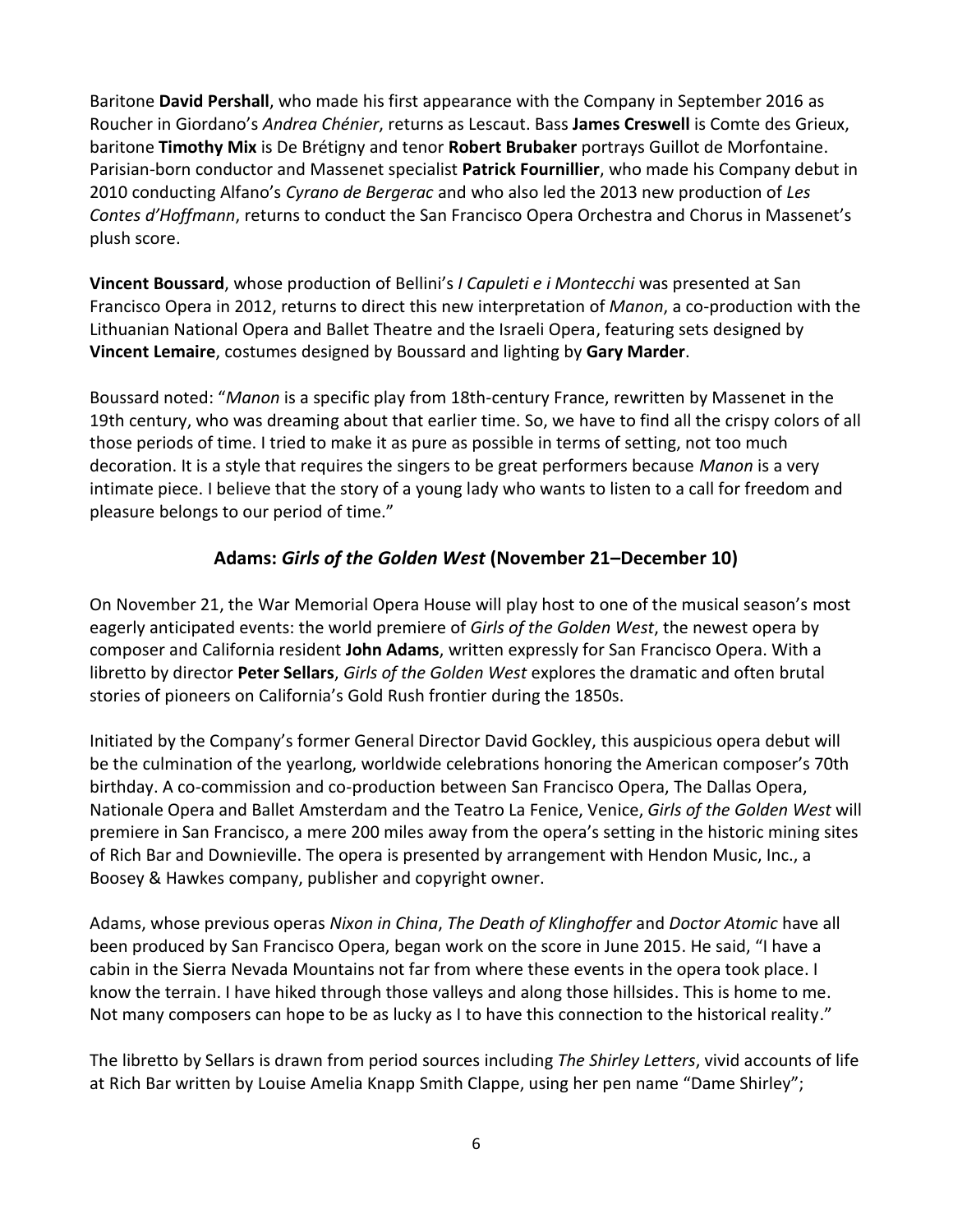speeches by civil rights champion Frederick Douglass; poetry of Argentinian, Chilean and Chinese miners; songs of the period; and the journalistic writings of Mark Twain.

Reflecting on these historic writings, Sellars commented: "The true stories of the Forty-Niners are overwhelming in their heroism, passion and cruelty, telling tales of racial conflicts, colorful and humorous exploits, political strife and struggles to build anew a life and to decide what it would mean to be American. And let me add that I'm hugely stimulated by the dynamic, high-spirited and deeply moving music that John is creating. I am in high anticipation in my eagerness to bring this new work to life, first in San Francisco, and later around the world."

"One of the key elements in the opera," Adams remarked, "is the trove of original Gold Rush song lyrics that I've set. These are lyrics that, in their frank and homely simplicity, describe the hardships, wild expectations and crushing realities these miners experienced."

Adams continued, "I am unusually excited about our cast for this world premiere. They are, in a lot of ways, a slam dunk." Soprano **Julia Bullock** will make her Company debut as Dame Shirley. Earning acclaim for her performances in contemporary works by Adams, Kaija Saariaho and Tyshawn Sorey, Bullock's performance in Purcell's *The Indian Queen* with the English National Opera was admired by *The Telegraph* for its "moments of heart-stopping beauty." Bass-baritone **Davóne Tines** makes his first local operatic appearance as Ned Peters, an African-American cowboy and former slave who is drawn to the promise of the frontier. At age 30, Tines has had three operas composed with his voice in mind, and was hailed in a tweet by *The New Yorker*'s Alex Ross as a "great, electrifying singer."

Mezzo-soprano **J'Nai Bridges** returns to the Company as Josefa Segovia, a young Mexican woman who serves drinks and entertains the miners at The Empire Hotel in Rich Bar. Along with her 2016 San Francisco Opera debut as Bersi in Giordano's *Andrea Chénier*, Bridges, whom the *Los Angeles Times* and *Opera News* have declared a "rising star," also won acclaim last year for her portrayal of Nefertiti in Philip Glass' *Akhnaten* with LA Opera. Bass-baritone **Ryan McKinny**, who recently portrayed Amfortas in *Parsifal* at the Bayreuth Festival, will make his Company debut in *Girls of the Golden West* as Clarence King.

Tenor **Paul Appleby**, who last appeared with the Company as Tamino in Mozart's *The Magic Flute* in 2015, returns to sing the pivotal role of Joe Cannon, a miner whose desire for Josefa leads to a crisis in the camp. Having previously appeared with San Francisco Opera as Madame Mao Tse-tung in *Nixon in China* in 2012 and Olympia in Offenbach's *Les Contes d'Hoffmann* in 2013, Korean soprano **Hye Jung Lee** returns to portray Ah Sing, the Chinese courtesan who wishes to marry Joe. Baritone **Elliot Madore**, who first appeared with the Company as Anthony Hope in *Sweeney Todd*, portrays the bartender of The Empire Hotel, Ramón. San Francisco Ballet principal dancer **Lorena Feijoo** will portray the mid-19th-century entertainer and celebrity Lola Montez, who was known for her provocative "Spider Dance."

Sellars, who "has created a body of work that will transcend epoch and place, style and fad" (*Opera News*), anchors a creative team that is drawn from the worlds of opera, theater and cinema, including set designer **David Gropman**, costume designer **Rita Ryack**, lighting designer **James F. Ingalls**, sound designer **Mark Grey** and choreographer **John Heginbotham**. Conductor **Grant Gershon**, currently in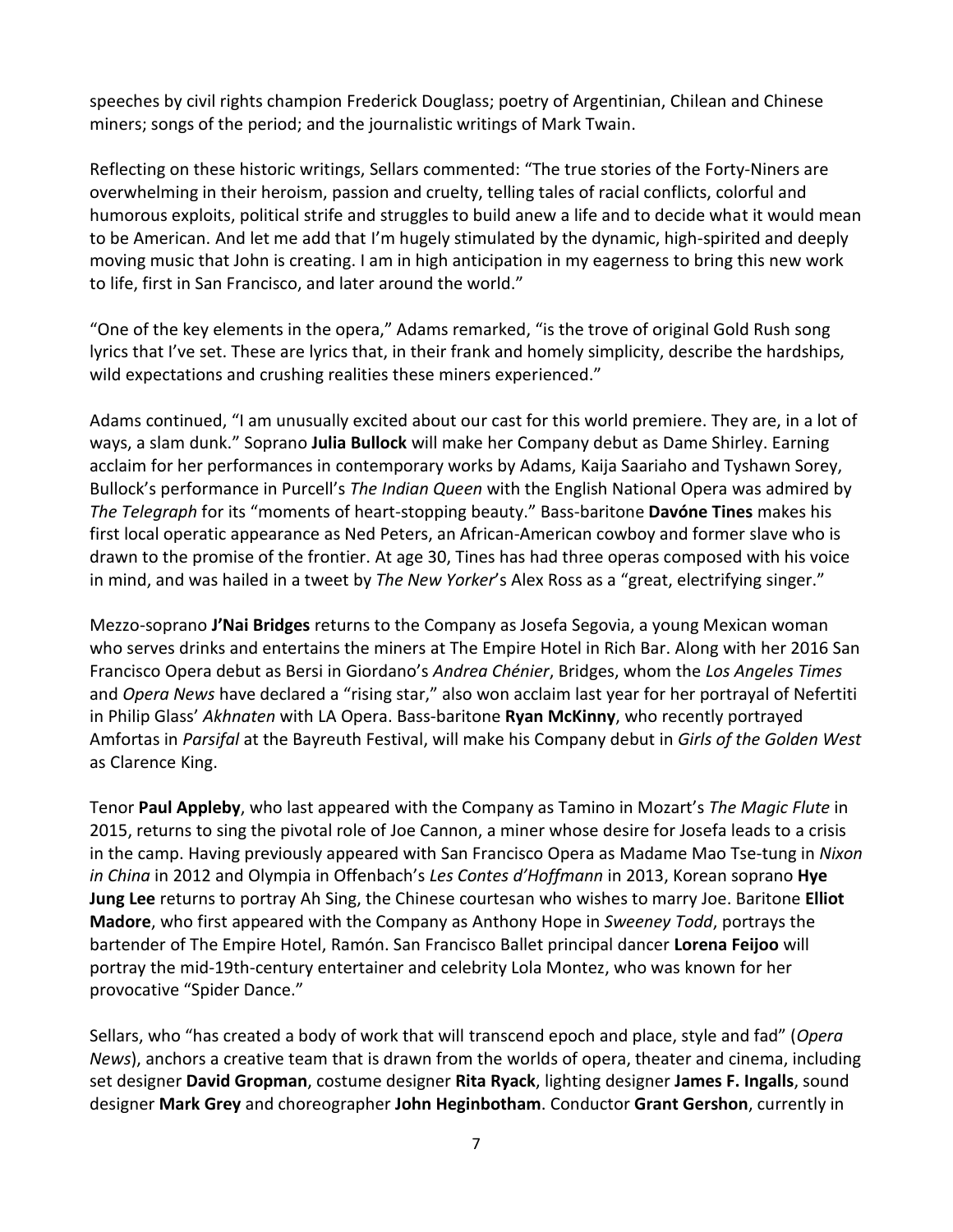his sixteenth season as the artistic director of the Los Angeles Master Chorale, will lead the cast, San Francisco Opera Orchestra, Chorus and Dance Corps in this new work.

The collaboration between San Francisco Opera and John Adams began with the co-commission of *The Death of Klinghoffer* and presentation of its West Coast premiere in 1992*.* The Company commissioned the composer to create *Doctor Atomic*, presenting that work's world premiere in 2005. Adams' collaboration with Sellars extends back to 1987 when Sellars directed the world premiere of Adams' first opera, *Nixon in China*, with a libretto by Alice Goodman, at Houston Grand Opera. San Francisco Opera presented *Nixon in China* in a production by Michael Cavanagh in 2012.

## **SUMMER 2018 SEASON**

# **Wagner:** *Der Ring des Nibelungen* **(June 12–July 1) (***The Ring of the Nibelung***)**

From June 12 through July 1, 2018, San Francisco Opera will present one of the greatest and most ambitious works of music, theater and stagecraft ever created: Wagner's *Der Ring des Nibelungen* (*The Ring of the Nibelung*). When first unveiled as a full cycle at San Francisco Opera in 2011, Francesca Zambello's production was hailed by the *New York Times* as "boldly contemporary" and the *San Francisco Chronicle* observed: "San Francisco Opera's most ambitious undertaking in years also turned out to be the company's greatest triumph."

The 2018 *Ring* Festival will revive the acclaimed production in three complete cycles of the tetralogy: *Das Rheingold*, *Die Walküre*, *Siegfried* and *Götterdämmerung*. Director **Francesca Zambello** returns to direct and introduce several new features, including technologically advanced projections, new imagery and restudied stage action that were not part of the production's earlier incarnation at San Francisco Opera in 2011. Utilizing visuals from various periods of American history in each of the four operas, Zambello commented: "Since directing the *Ring* again in 2016 in Washington, D.C., the power of the work feels even more contemporary. We are presenting a world in some ways familiar to our audience but also one that will feel very mythic as we look to our country's rich imagery. The characters seem known to us as we have placed more emphasis on the role of the family and the role of redemption through all the female characters. The great overarching themes of the *Ring*—nature, power and corruption—resound through America's past and haunt our present." Renowned Wagnerian conductor **Donald Runnicles** returns to lead cast, orchestra and chorus in all three cycles.

An international cast of the world's leading Wagnerians has been assembled for this production of the *Ring*, including a trio of exceptional artists who are new to the Company. German soprano **Evelyn Herlitzius** will portray Brünnhilde in *Die Walküre*, *Siegfried* and *Götterdämmerung*; American tenor **Daniel Brenna** will bow as Siegfried in both *Siegfried* and *Götterdämmerung*; and German bassbaritone **Falk Struckmann**, who has performed most of the low-voiced roles in the *Ring*, makes both his Company and role debuts as Alberich in *Das Rheingold*, *Siegfried* and *Götterdämmerung*.

Known throughout the world for his interpretation of Wotan King of the Gods, American bassbaritone **Greer Grimsley** brings his celebrated portrayal to the War Memorial Opera House stage for the first time. Finnish soprano **Karita Mattila** will sing Sieglinde in *Die Walküre*. American tenor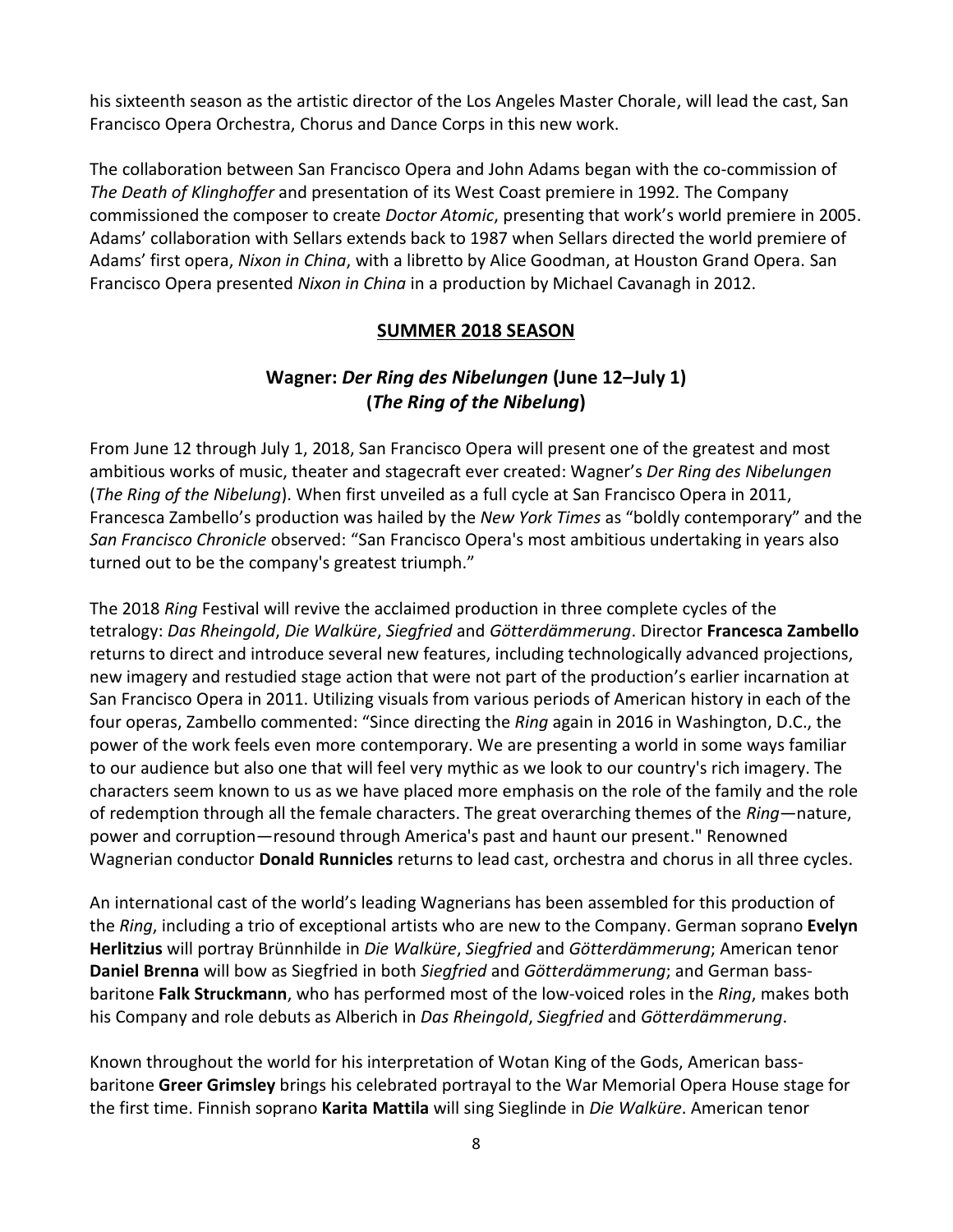**Brandon Jovanovich** reprises the roles he performed in the 2011 production: Froh in *Das Rheingold* and Siegmund in *Die Walküre*. Triumphant in her Company debut as Adalgisa in the 2014 performances of Bellini's *Norma*, American mezzo-soprano **Jamie Barton** will sing the roles of Fricka in *Das Rheingold* and *Die Walküre,* and Waltraute and the Second Norn in *Götterdämmerung*. **Štefan Margita** and **David Cangelosi** reprise the roles of Loge and Mime respectively, portrayals for which the two tenors were highly praised in the Company's 2011 *Ring*. Bass **Raymond Aceto** sings the roles of Fafner (*Das Rheingold* and *Siegfried*) and Hunding (*Die Walküre*); baritone **Brian Mulligan** portrays Donner (*Das Rheingold*) and Gunther (*Götterdämmerung*); and bass **Andrea Silvestrelli** is Fasolt (*Das Rheingold*) and Hagen (*Götterdämmerung*).

As part of today's announcement, San Francisco Opera revealed additions to the roster of artists who will be featured in the four *Ring* operas. Soprano **Julie Adams** joins the previously announced cast as Freia in *Das Rheingold* and Gerhilde in *Die Walküre*. Mezzo-soprano **Ronnita Miller**, mezzo-soprano Jamie Barton and incoming Adler Fellow soprano **Sarah Cambidge** will portray the three Norns in *Götterdämmerung*. The Valkyries in the third act of *Die Walküre*, who sing the memorable "*Ho-jo-toho*"s following Wagner's iconic "Ride of the Valkyries," will be performed by Adams, Cambidge, **Melissa Citro**, **Laura Krumm**, **Lauren McNeese**, **Renée Rapier** and **Renée Tatum**.

All artists will perform their roles in each of the three cycles, which are scheduled for June 12–17, June 19–24 and June 26–July 1, 2018. *Ring* cycle performances take place on Tuesday, Wednesday, Friday and Sunday. To provide *Ring* aficionados and those who are new to the work additional points of engagement, San Francisco Opera will partner with Bay Area cultural institutions to present myriad activities during the 2018 *Ring* Festival, including lectures and other events. The full calendar of ancillary programs will be announced at a later date. For more information, visit [sfopera.com/ring.](http://sfopera.com/ring)

Regarded as one of the world's leading companies in presenting the *Ring*, San Francisco Opera first produced Wagner's masterwork in 1935 with Friedrich Schorr (Wotan), Lauritz Melchior (Siegmund/Siegfried), Elisabeth Rethberg (Sieglinde) and Kirsten Flagstad (Brünnhilde). Later stagings followed in 1972, 1985, 1990, 1999 and 2011.

For details of past San Francisco Opera presentations of *Turandot*, *Elektra*, *La Traviata*, *Manon* and the *Ring*, visit the online performance archive at [archive.sfopera.com.](http://archive.sfopera.com/)

## **TICKETS AND INFORMATION**

**Subscriptions for San Francisco Opera's Fall 2017 Season** are priced from \$105 to \$1,890 for Full Series (five operas) and \$63 to \$1,449 for Half Series (three or four operas). For information about subscriber benefits and special series subscriptions, including the Out of Town Series offering two or three operas over a 2–3 day period, the Student & Teacher Series offering 50% off select Full and Half Series, and San Francisco Opera's Rainbow Series for the LGBTQ community, visit [sfopera.com/subscribe.](http://sfopera.com/subscribe) **Fall 2017 Season subscriptions go on sale to new and renewing subscribers beginning January 17, 2017 at 1 p.m. PST at the San Francisco Opera Box Office by calling (415) 864- 3330 or online at [sfopera.com.](http://www.sfopera.com/)** San Francisco Opera Box Office hours: Monday 10 a.m.–5 p.m.; Tuesday through Friday 10 a.m.–6 p.m.; Saturday 10 a.m.–6 p.m. (Saturdays phone only). San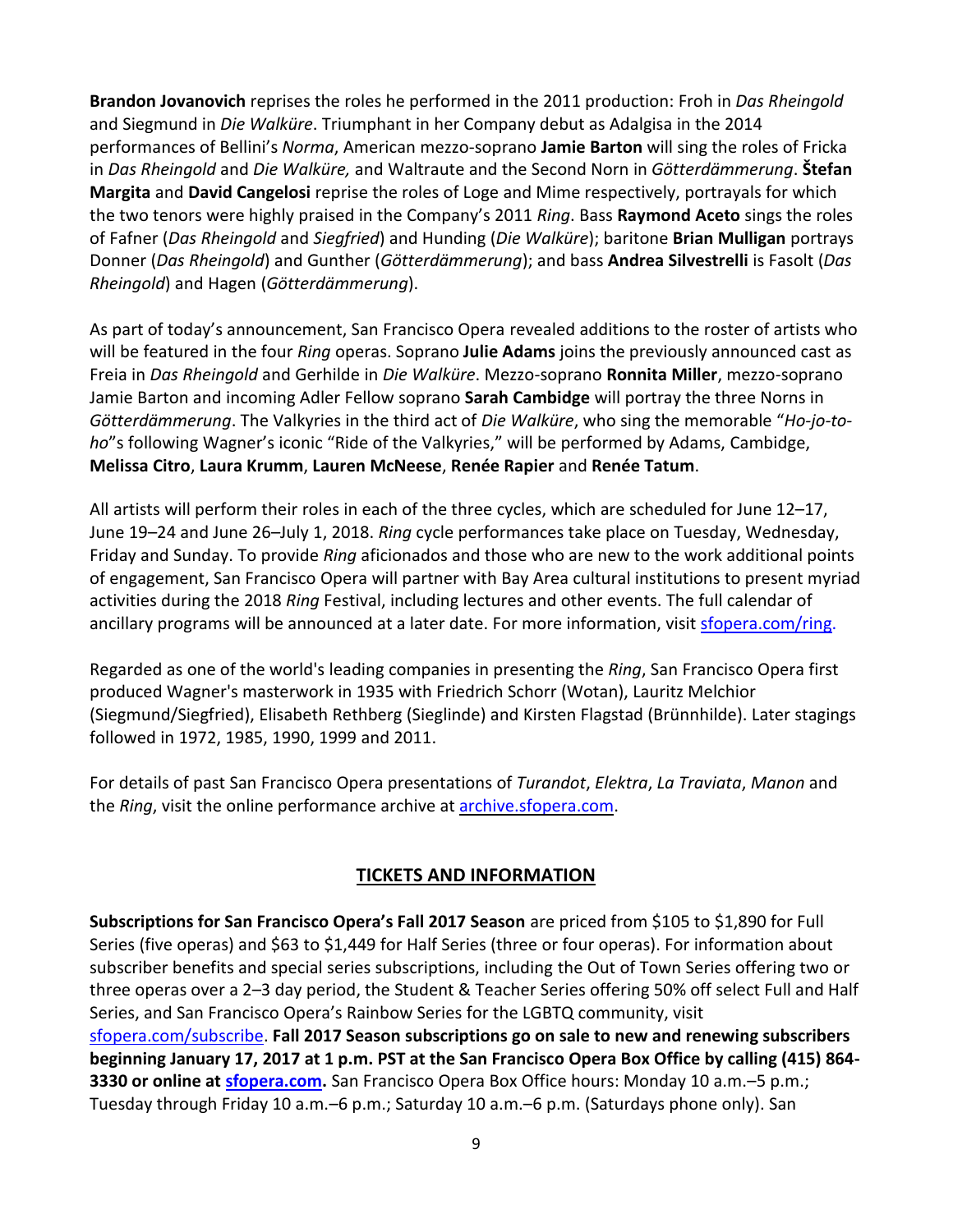Francisco Opera Box Office hours: Monday 10 a.m.–5 p.m.; Tuesday through Friday 10 a.m.–6 p.m.; Saturday 10 a.m.–6 p.m. (Saturdays phone only).

**Tickets for Wagner's** *Ring* **cycle**, available in complete four-opera cycles only, are priced from \$190 to \$3,420 (tickets include a tax-deductible contribution to provide extra support for this monumental production). *Ring* cycle tickets are sold separately from the fall season subscription series. All *Ring* cycle subscribers will receive a Festival packet with details about *Ring* Festival activities, lectures and events. San Francisco Opera will partner with hotels, restaurants and museums to accommodate outof-town subscribers, as well as Bay Area patrons looking to immerse themselves in the *Ring* Festival. For more information, visit **sfopera.com/ring. Ring cycle tickets, previously available to San Francisco Opera subscribers and donors only, go on sale to the general public beginning January 17, 2017 at 1 p.m. PST at the San Francisco Opera Box Office by calling (415) 864-3330 or online at [sfopera.com.](http://www.sfopera.com/)**

**Single tickets for San Francisco Opera's Fall 2017 Season will go on sale beginning Monday, June 26.** A \$2 per-ticket facility fee is included in Balcony 1, Balcony 2 and Balcony 3 section prices; all other sections include a \$3 per-ticket facility fee.

All War Memorial Opera House performances (except the September 8 season opening) feature an informative Pre-Opera Talk beginning 55 minutes prior to curtain. Pre-Opera Talks are free of charge to patrons with tickets for the corresponding performance. Visit [sfopera.com/learn](http://sfopera.com/learn) for information about all of our opera talks, preview events and enrichment programs.

OperaVision screens, suspended from the ceiling of the balcony section at selected performances, show close-ups of the action on stage in high-definition video. English subtitles appear at the bottom of each screen. OperaVision is made possible by the Koret/Taube Media Suite.

The War Memorial Opera House is located at 301 Van Ness Avenue. Patrons are encouraged to use public transportation to attend San Francisco Opera performances. The War Memorial Opera House is within walking distance of the Civic Center BART Station and near numerous bus lines, including 5, 21, 47, 49 and the F Market Street. For further public transportation information, visit [bart.gov](http://www.bart.gov/) and [sfmta.com](http://www.sfmta.com/)*.* 

All casting, programs, schedules and ticket prices are subject to change. For further information about San Francisco Opera's 2017-18 Season, visit [sfopera.com.](http://sfopera.com/Home.aspx)

## **2017–18 SAN FRANCISCO OPERA DEBUTS**

Maria Agresta Liù, *Turandot*

Atalla Ayan Alfredo Germont, *La Traviata* John Bishop Lighting Designer, *Elektra* Daniel Brenna Siegfried, *Siegfried*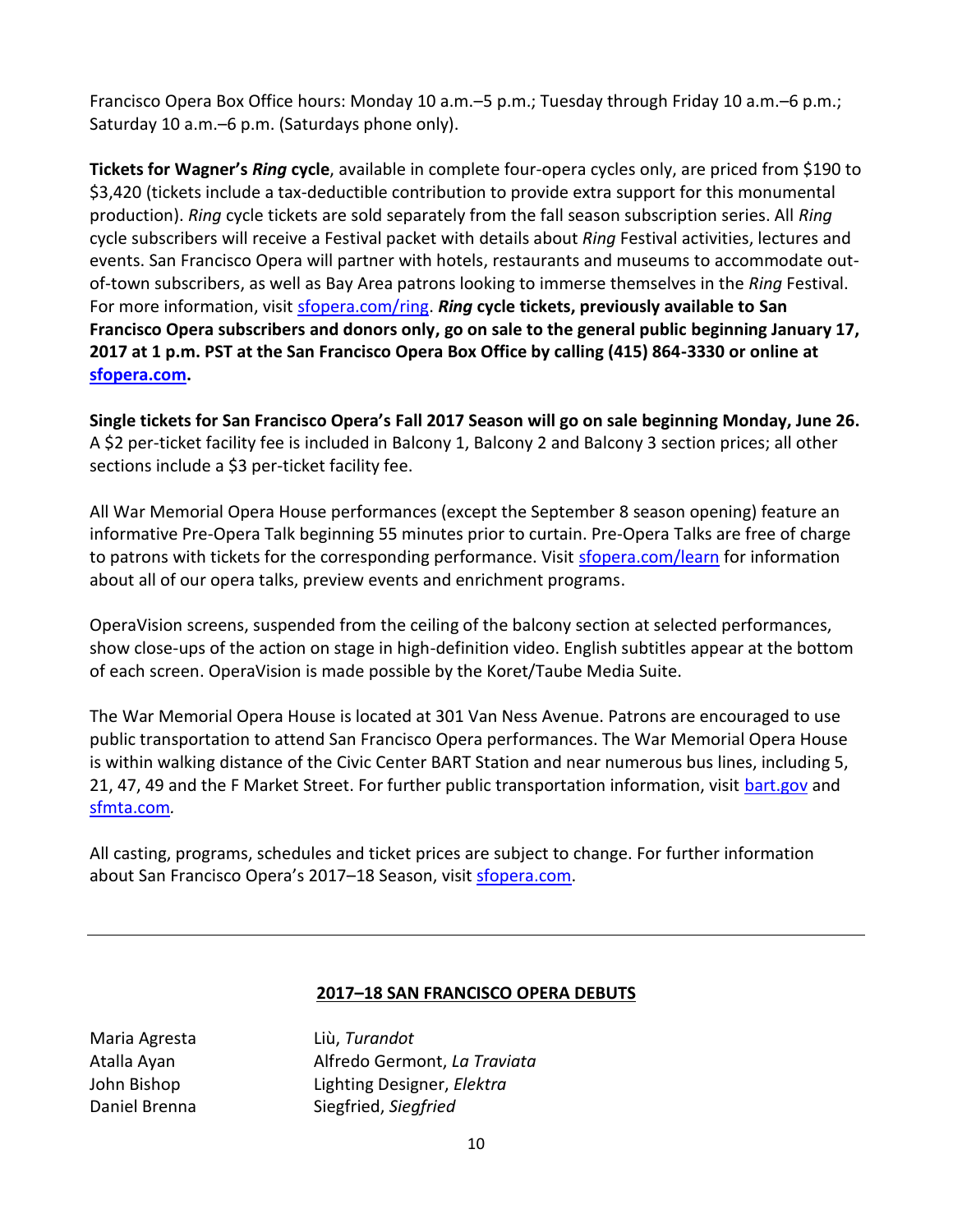Robert Brubaker Emperor Altoum, *Turandot* Julia Bullock Dame Shirley, *Girls of the Golden West* Lorena Feijoo Lola Montez, *Girls of the Golden West* Aurelia Florian\* Violetta Valéry, *La Traviata* Christopher Franklin Conductor, *Turandot* Grant Gershon Conductor, *Girls of the Golden West* Kaspar Glarner Costume Designer, *Elektra* David Gropman Set Designer, *Girls of the Golden West* John Heginbotham Choreographer, *Girls of the Golden West* Evelyn Herlitzius Brünnhilde, *Die Walküre* Soloman Howard Timur, *Turandot* Boris Kudlička Set Designer, *Elektra* Anja Kühnhold Revival Director, *Elektra* Bartek Macias Video Designer, *Elektra* Ryan McKinny Clarence King, *Girls of the Golden West* Henrik Nánási Conductor, *Elektra* Artur Ruciński Giorgio Germont, *La Traviata* Rita Ryack Costume Designer, *Girls of the Golden West* Falk Struckmann Alberich, *Das Rheingold* Davóne Tines Ned Peters, Girls of the Golden West Alfred Walker Orest, *Elektra* Keith Warner **Production**, *Elektra* Carola Zertuche Choreographer, *La Traviata*

\*United States debut

## **2017–18 SPECIAL EVENTS**

### **OPERA BALL 2017 Friday, September 8, 2017**

San Francisco Opera Guild's annual gala to celebrate the opening of the San Francisco Opera season, *Opera Ball*, will be co-chaired by **Courtney Labe** and **Maryam Muduroglu**. Pre-performance cocktails and dinner are followed by a gala performance of Giacomo Puccini's *Turandot*. Dancing and further celebration follows the performance. *Opera Ball 2017* will honor Company Music Director Nicola Luisotti. For tickets and more information, contact the San Francisco Opera Guild at (415) 565-3204 or visit [sfopera.com/operaball2017.](http://www.sfopera.com/operaball2017)

### **BRAVO! CLUB OPENING NIGHT GALA Friday, September 8, 2017**

The BRAVO! CLUB's annual black-tie gala will celebrate the opening of San Francisco Opera's 95th Season with pre-performance cocktails and late night dancing following the opening night performance of Puccini's *Turandot*. The gala will be hosted by event co-chairs **Alex Petalas** and **Victoria Weatherford**. A group for opera-loving professionals ages 21–40, BRAVO! CLUB members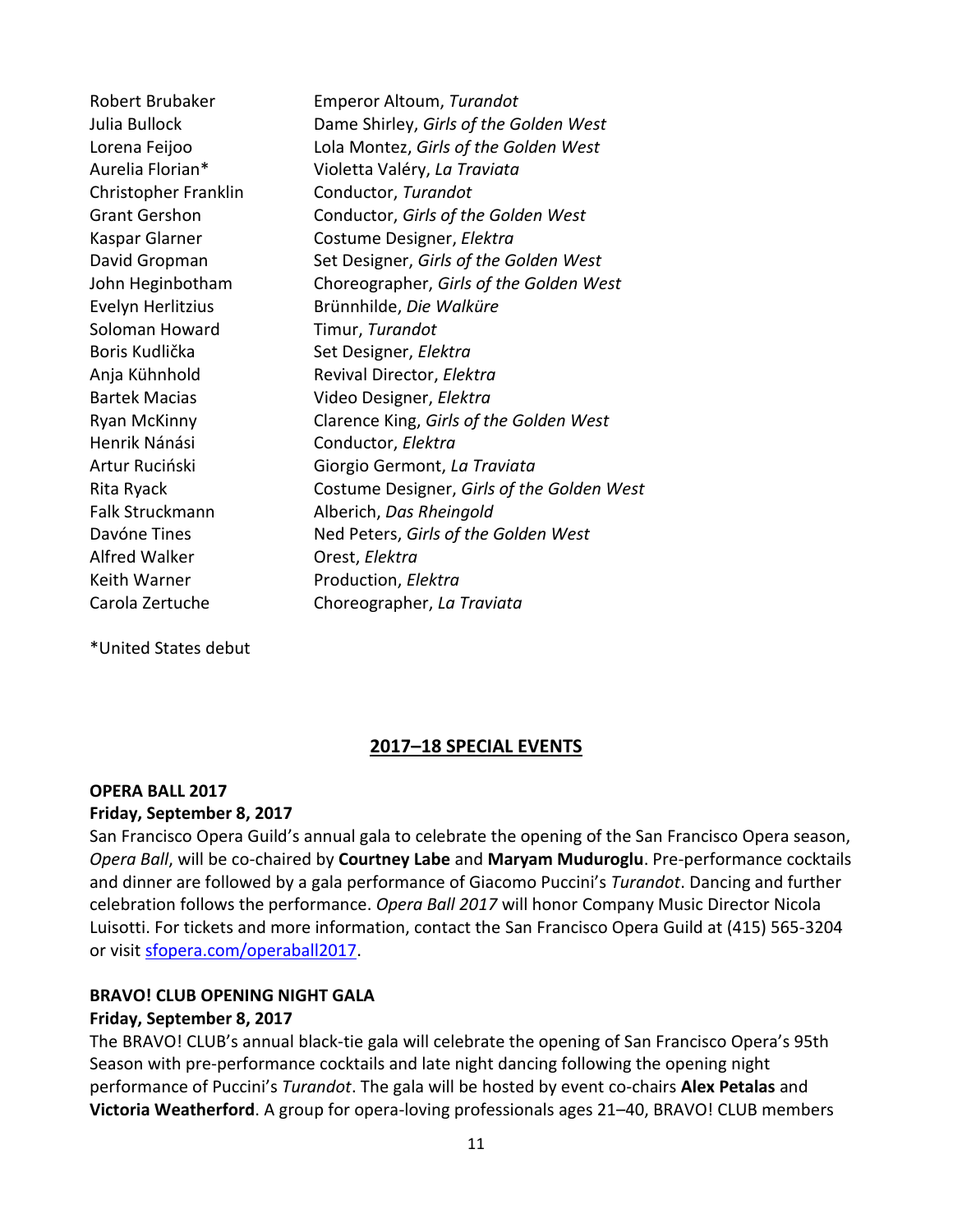enjoy ticket discounts throughout the year, as well as educational and social events. For tickets and membership information, visit [sfopera.com/bravo.](http://sfopera.com/bravo)

## **SAN FRANCISCO OPERA IN THE PARK**

## **Sunday, September 10, 2017 at 1:30 p.m.**

*San Francisco Opera in the Park* features artists from the Company's Fall 2017 Season in concert with the San Francisco Opera Orchestra conducted by Music Director Nicola Luisotti. This annual concert, held at Sharon Meadow in Golden Gate Park, is free and open to the public; no tickets required.

## **EXPLORATION WORKSHOP:** *ALL ABOUT TURANDOT*

## **Sunday, September 24, 2017 at 11 a.m. & 12:30 p.m.**

Experience Puccini's *Turandot* in two interactive, multi-generational workshops based on the themes, story, characters and music of the opera. Designed for families by San Francisco Opera's Education Department, the workshop is led by Teaching Artists and recommended for families with children ages 8 and older. Children should be accompanied by at least one parent or guardian. Tickets are \$10 (scholarships available) and will be available this summer. For more information, visit [sfopera.com/education](http://sfopera.com/discover-opera/education-programs/for-community-and-families/exploration-workshops/) or call (415) 551-6294.

## **AN EVENING ON THE STAGE**

## **Monday, December 4, 2017 at 6 p.m.**

San Francisco Opera Guild presents the fifth annual gala dinner on the stage of the War Memorial Opera House honoring a community leader for their exemplary and extraordinary advocacy for San Francisco Opera. For more information, visit [sfoperaguild.com.](http://www.sfoperaguild.com/)

# **THE FUTURE IS NOW: ADLER FELLOWS GALA CONCERT**

## **Friday, December 8, 2017 at 7:30 p.m.**

This annual concert showcases the artists from San Francisco Opera Center's young artist training program in a gala performance of opera scenes and arias with the San Francisco Opera Orchestra. For more information, visit [sfopera.com/operacenter.](http://www.sfopera.com/operacenter)

## **SAN FRANCISCO OPERA GUILD INSIGHT PANELS**

San Francisco Opera Guild presents moderated panel discussions with cast and creative team members from Richard Strauss's *Elektra*, Jules Massenet's *Manon*, and John Adams's *Girls of the Golden West*. Hear directly from the artists as they share insights about bringing these operas to life. Insight Panels are free to Opera Guild members, San Francisco Opera subscribers and students; \$5 for general public admission. Dates and locations will be announced at a later date; visit [sfopera.com/insights](http://sfopera.com/insights) for more information.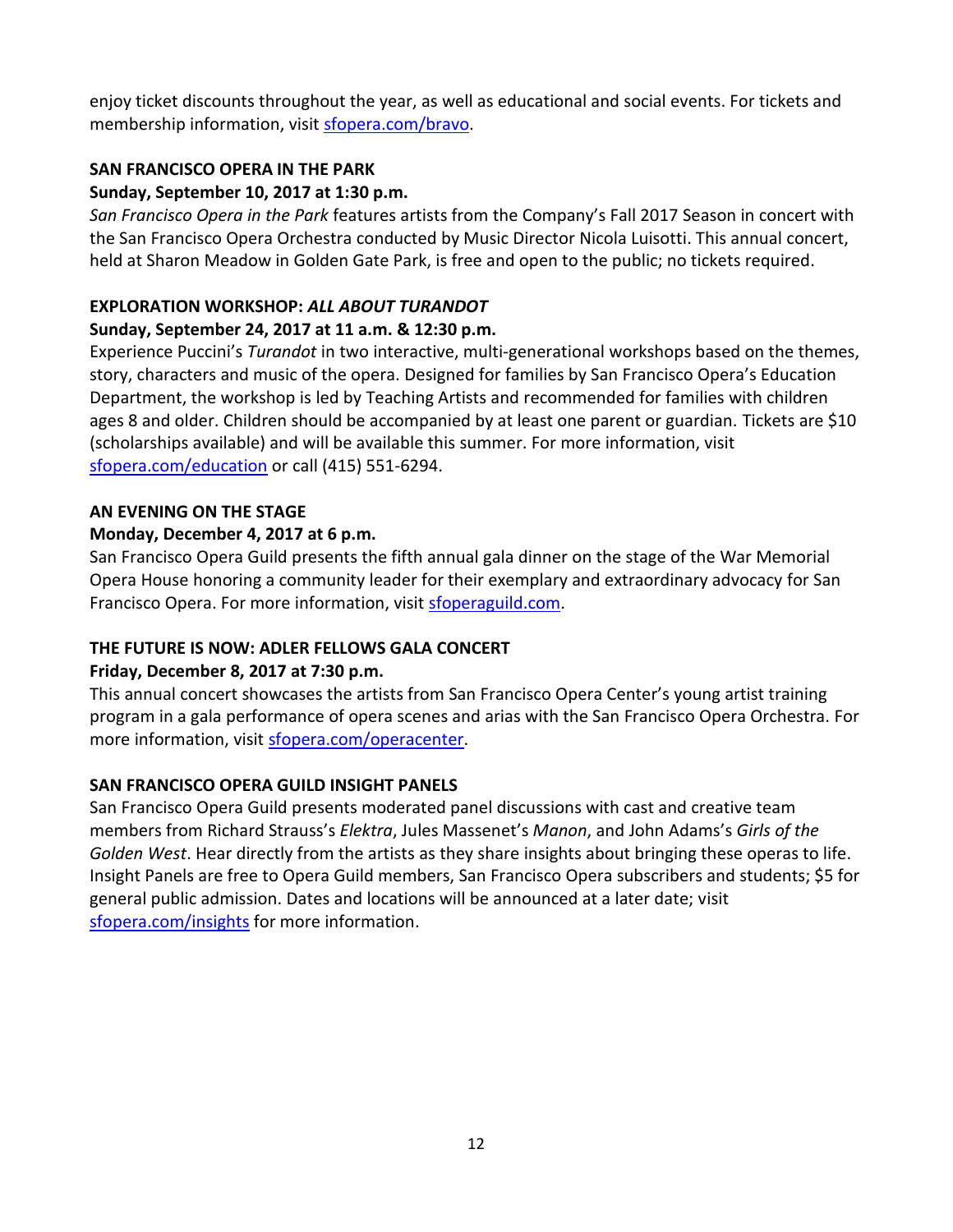### **2017–18 OPERA SEASON CASTING AND CALENDAR**

\*San Francisco Opera Debut \*\*United States Debut ♪Role Debut **†**Current Adler Fellow ● OperaVision Performance All performances take place at the War Memorial Opera House.

### **FALL 2017 SEASON**

*TURANDOT* by Giacomo Puccini (Last duet and finale by Franco Alfano) **September 8** (8 p.m.), **12**● (7:30 p.m.), **15** (7:30 p.m.), **21** (7:30 p.m.), **24**● (2 p.m.), **30** (7:30 p.m.); **November 18** (7:30 p.m.), **25** (7:30 p.m.), **28** (7:30 p.m.); **December 3** (2 p.m.), **6** ● (7:30 p.m.), **9** ● (7:30 p.m.), **2017**

Co-production with Lyric Opera of Chicago Libretto by Giuseppe Adami and Renato Simoni Based on Friedrich Schiller's version of a play by Carlo Gozzi Approximate running time: 3 hours including two intermissions Sung in Italian with English supertitles

| First performance:                | Milan; April 25, 1926                                    |
|-----------------------------------|----------------------------------------------------------|
| First SFO performance:            | September 19, 1927                                       |
| Most recent SFO performances:     | November 2011                                            |
| Cast:                             |                                                          |
| Turandot                          | <b>Martina Serafin (Sep.)</b><br>Nina Stemme (Nov./Dec.) |
| Calaf                             | Brian Jagde.                                             |
| Liù                               | Maria Agresta* (Sep. 8, 12, 15, 21)                      |
|                                   | Toni Marie Palmertreet ∫ (Sep. 24, 30)                   |
|                                   | Leah Crocetto (Nov. Dec.)                                |
| Timur                             | <b>Raymond Aceto (Sep.)</b>                              |
|                                   | Soloman Howard*J (Nov./Dec.)                             |
| Ping                              | Joo Won Kang.                                            |
| Pang                              | <b>Julius Ahn</b>                                        |
| Pong                              | <b>Joel Sorensen</b>                                     |
| A Mandarin                        | <b>Brad Walkert</b> ,                                    |
| <b>Emperor Altoum</b>             | <b>Robert Brubaker*</b> Fobert Brubaker                  |
| <b>Creative Team:</b>             |                                                          |
| Conductor                         | Nicola Luisotti (Sep.)                                   |
| Conductor                         | <b>Christopher Franklin* (Nov./Dec.)</b>                 |
| <b>Production and Design</b>      | <b>David Hockney</b>                                     |
| Director                          | <b>Garnett Bruce</b>                                     |
| Costume Designer                  | <b>Ian Falconer</b>                                      |
| <b>Original Lighting Designer</b> | <b>Thomas J. Munn</b>                                    |
| <b>Lighting Designer</b>          | <b>Gary Marder</b>                                       |
| <b>Chorus Director</b>            | <b>Ian Robertson</b>                                     |
| Choreographer                     | Lawrence Pech                                            |

*Fight Director* **Dave Maier**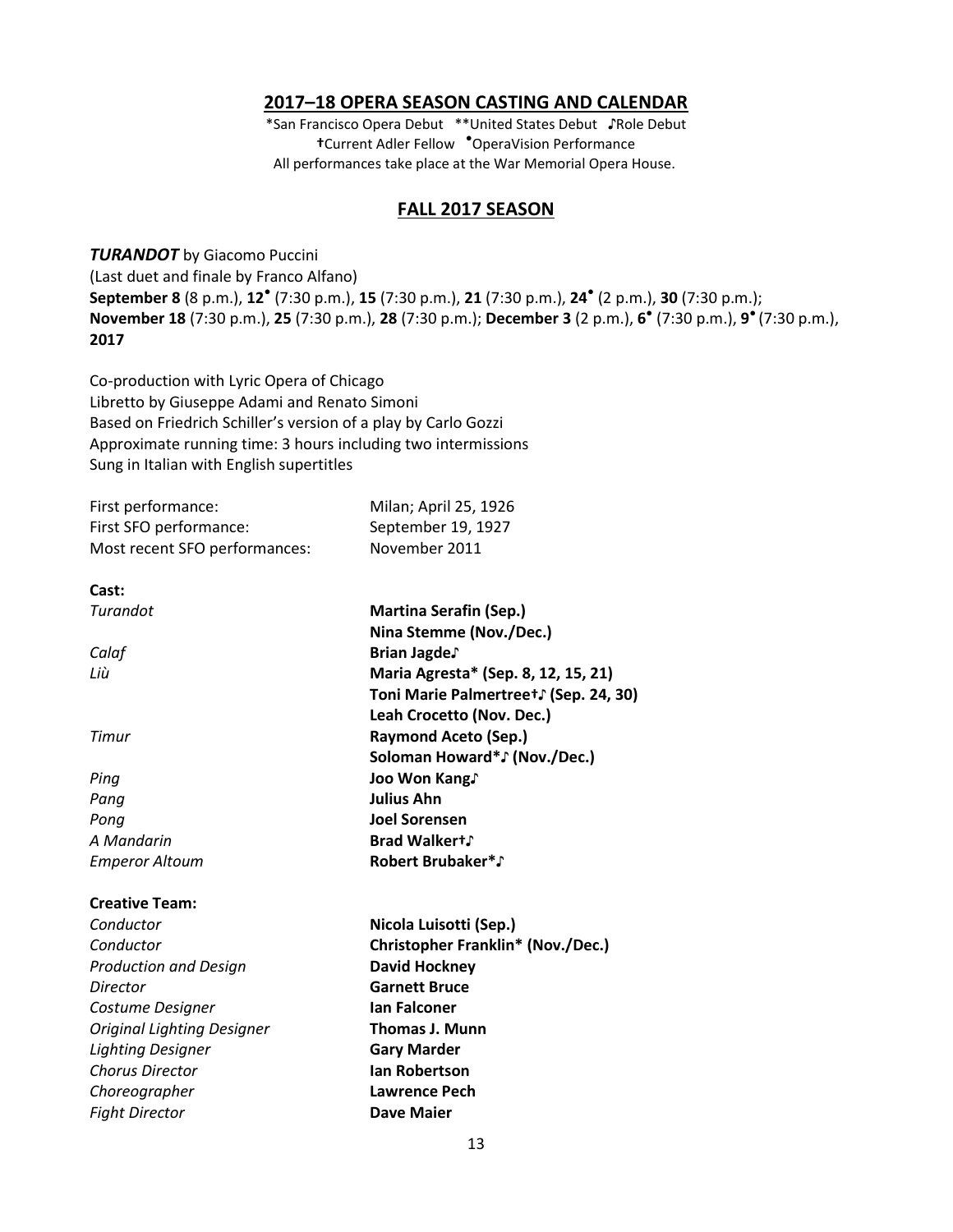#### **San Francisco Opera Orchestra, San Francisco Opera Chorus and San Francisco Opera Dance Corps**

### *ELEKTRA* by Richard Strauss *NEW PRODUCTION* **September 9** (7:30 p.m.), **13** ● (7:30 p.m.), **17** ● (2 p.m.), **19** (7:30 p.m.), **22** (7:30 p.m.), **27**● (7:30 p.m.), **2017**

Co-production with National Theatre in Prague and Badisches Staatstheater Karlsruhe Libretto by Hugo von Hofmannsthal after Sophocles' *Electra* Approximate running time: 1 hour, 40 minutes with no intermission Sung in German with English supertitles

| First performance:            | Dresden; January 25, 1909 |
|-------------------------------|---------------------------|
| First SFO performance:        | October 24, 1938          |
| Most recent SFO performances: | November 1997             |

| Cast:                    |                           |
|--------------------------|---------------------------|
| Flektra                  | <b>Christine Goerke</b>   |
| Klytemnestra             | Stephanie Blythe.         |
| Chrysothemis             | <b>Adrianne Pieczonka</b> |
| Orest                    | Alfred Walker*            |
| Aegisth                  | <b>Robert Brubaker</b>    |
| <b>Tutor of Orest</b>    | Anthony Reed†∫            |
| Maidservant              | <b>Jill Grove</b>         |
| Maidservant              | Laura Krumm♪              |
| Maidservant              | Sarah Cambidge*†♪         |
| <b>Trainbearer</b>       | Amina Edrist∫             |
| <b>Young Servant</b>     | Kyle van Schoonhoven*†∫   |
| <b>Creative Team:</b>    |                           |
| Conductor                | Henrik Nánási*            |
| Production               | Keith Warner*             |
| <b>Revival Director</b>  | Anja Kühnhold*            |
| Set Designer             | Boris Kudlička*           |
| Costume Designer         | Kaspar Glarner*           |
| <b>Lighting Designer</b> | John Bishop*              |
| Video Designer           | Bartek Macias*            |
| <b>Chorus Director</b>   | lan Robertson             |

**San Francisco Opera Orchestra and San Francisco Opera Chorus**

#### *LA TRAVIATA* by Giuseppe Verdi

**September 23** (7:30 p.m.), **26** (7:30 p.m.), **28**● (7:30 p.m.); **October 1**● (2 p.m.), **3** (7:30 p.m.), **6** (7:30 p.m.), **8** (2 p.m.), **11**● (7:30 p.m.), **14** (7:30 p.m.), **17** (7:30 p.m.), **2017**

San Francisco Opera production

Libretto by Francesco Maria Piave after the play *La dame aux camellias* by Alexander Dumas, fils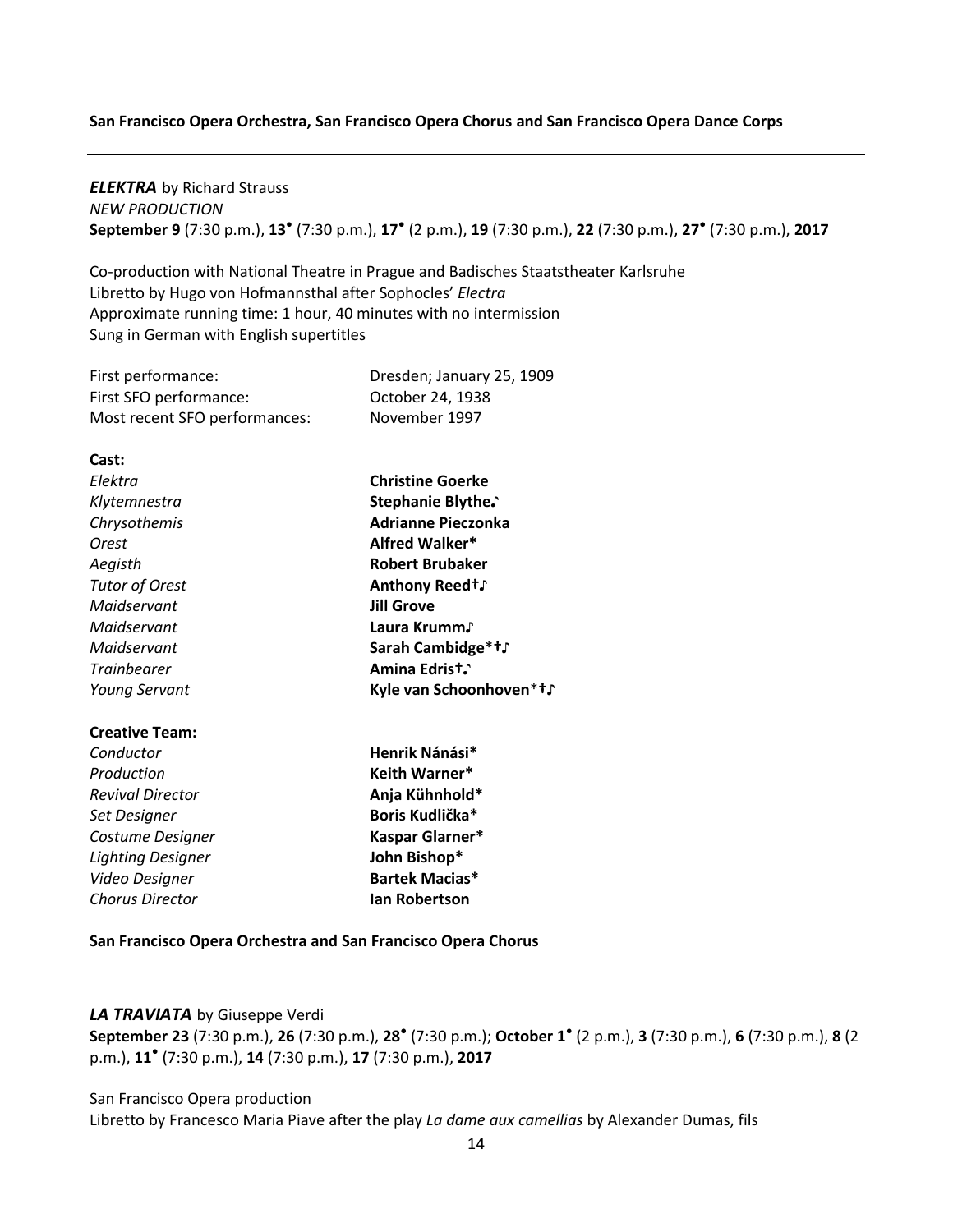Approximate running time: 3 hours including two intermissions Sung in Italian with English supertitles

| First performance:            | Venice; March 6, 1853     |
|-------------------------------|---------------------------|
| First SFO performance:        | October 4, 1924           |
| Most recent SFO performances: | <b>July 2014</b>          |
| Cast:                         |                           |
| Violetta Valéry               | Aurelia Florian**         |
| Alfredo Germont               | Atalla Ayan*              |
| Giorgio Germont               | Artur Ruciński*           |
| Flora Bervoix                 |                           |
|                               | <b>Renée Rapier</b>       |
| Gaston                        | Amitai Patit <sup>,</sup> |
| Doctor Grenvil                | Anthony Reedt,            |
| Marquis d'Obigny              | Andrew Maneat S           |
| Annina                        | Amina Edrist』             |
| <b>Creative Team:</b>         |                           |
| Conductor                     | Nicola Luisotti           |
| Production                    | <b>John Copley</b>        |
| Director                      | <b>Shawna Lucey</b>       |
| Set Designer                  | <b>John Conklin</b>       |
| Costume Designer              | David Walker              |
| <b>Lighting Designer</b>      | <b>Gary Marder</b>        |
| <b>Chorus Director</b>        | <b>lan Robertson</b>      |
| Choreographer                 | Carola Zertuche*          |
| <b>Fight Director</b>         | Dave Maier                |

#### **San Francisco Opera Orchestra, San Francisco Opera Chorus and San Francisco Opera Dance Corps**

### *MANON* by Jules Massenet *NEW PRODUCTION* **November 4** (7:30 p.m.), **7** (7:30 p.m.), **10** (7:30 p.m.), **16**● (7:30 p.m.), **19**● (2 p.m.), **22**● (7:30 p.m.), **2017**

Co-production with Lithuanian National Opera and Ballet Theatre and the Israeli Opera Libretto by Henri Meilhac and Philippe Gille after Antoine-François Prévost's novel *L'histoire du chevalier des Grieux et de Manon Lescaut* Approximate running time: 3 hours, 30 minutes including two intermissions Sung in French with English supertitles

| First performance:            | Paris; January 19, 1884 |
|-------------------------------|-------------------------|
| First SFO performance:        | September 29, 1924      |
| Most recent SFO performances: | November 1998           |

### **Cast:**

| Manon                |
|----------------------|
| Chevalier des Grieux |
| Lescaut              |

*Manon* **Nadine Sierra**♪ *Chevalier des Grieux* **Michael Fabiano**♪ *Lescaut* **David Pershall**♪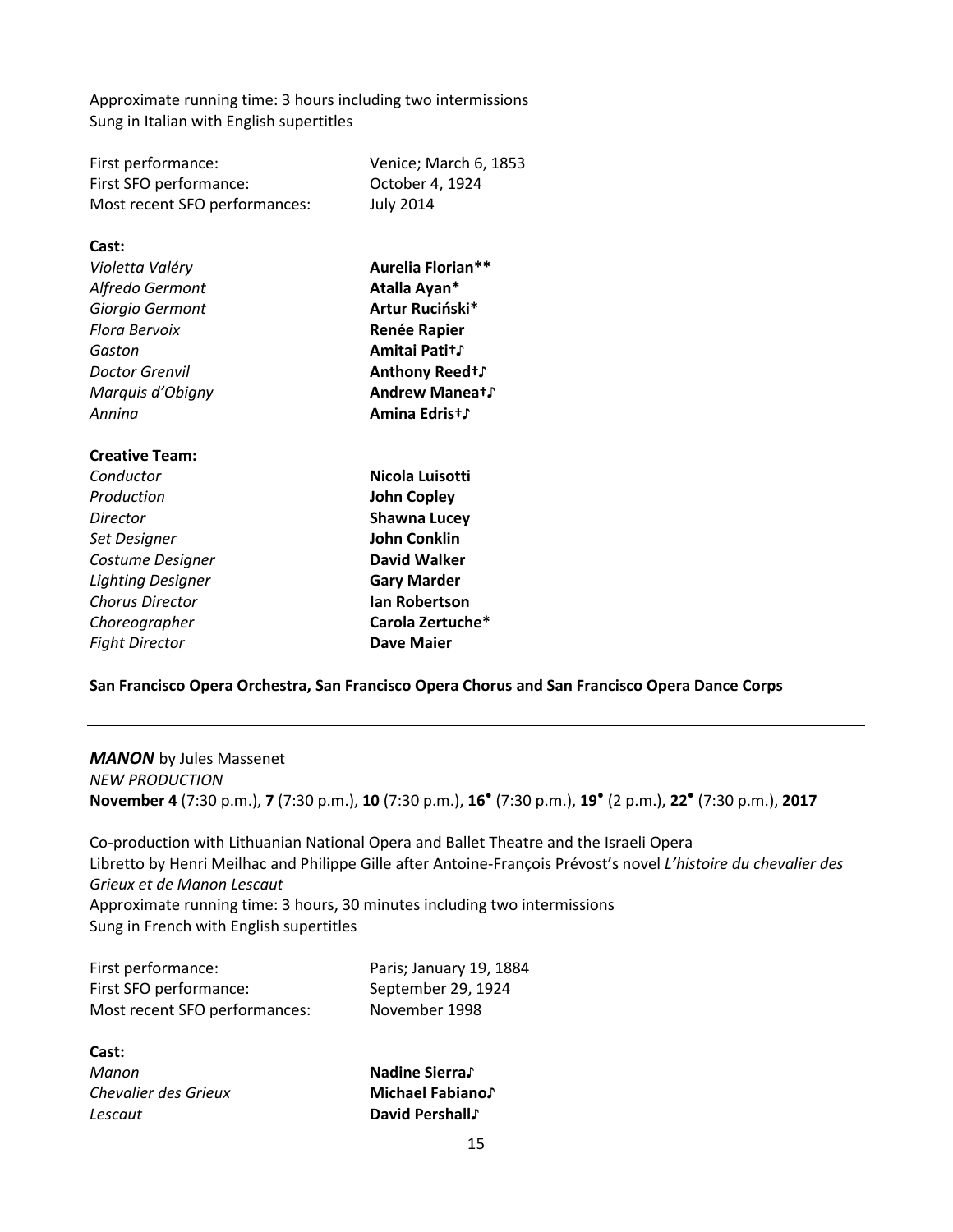| Comte des Grieux       | James Creswell,            |
|------------------------|----------------------------|
| De Brétigny            | <b>Timothy Mix.</b>        |
| Guillot de Morfontaine | Robert Brubaker.           |
| Javotte                | Laura Krumm♪               |
| Rosette                | Renée Rapier.              |
| <b>Creative Team:</b>  |                            |
| Conductor              | <b>Patrick Fournillier</b> |
| Director               | <b>Vincent Boussard</b>    |
| Set Designer           | <b>Vincent Lemaire</b>     |
| Costume Designer       | <b>Vincent Boussard</b>    |
| Lighting Designer      | <b>Gary Marder</b>         |
| <b>Chorus Director</b> | <b>Ian Robertson</b>       |
|                        |                            |

#### **San Francisco Opera Orchestra, San Francisco Opera Chorus and San Francisco Opera Dance Corps**

#### *GIRLS OF THE GOLDEN WEST* by John Adams

*WORLD PREMIERE*

**November 21** (7:30 p.m.), **24** (7:30 p.m.), **26**● (2 p.m.), **29** (7:30 p.m.); **December 2** (7:30 p.m.), **5** ● (7:30 p.m.), **7** ● (7:30 p.m.), **10** (2 p.m.), **2017**

A co-commission and co-production between San Francisco Opera, The Dallas Opera, Nationale Opera & Ballet Amsterdam and Fondazione Teatro La Fenice, Venezia

The opera is presented by arrangement with Hendon Music, Inc., a Boosey & Hawkes company, publisher and copyright owner.

Libretto by Peter Sellars, drawn from original sources Approximate running time: 3 hours including one intermission Sung in English with English supertitles

#### **Cast:**

| Dame Shirley            | Julia Bullock*♪             |
|-------------------------|-----------------------------|
| <b>Ned Peters</b>       | Davóne Tines*♪              |
| Josefa Segovia          | J'Nai Bridges.              |
| <b>Clarence King</b>    | Ryan McKinny <sup>*</sup> ♪ |
| Joe Cannon              | Paul Appleby.               |
| Ah Sing                 | Hye Jung Lee.               |
| Ramón                   | Elliot Madore.              |
| Lola Montez             | Lorena Feijoo*♪             |
| <b>Production Team:</b> |                             |
| Conductor               | Grant Gershon*              |
| Director                | Peter Sellars               |
| Set Designer            | David Gropman*              |
| Costume Designer        | Rita Ryack*                 |
| Lighting Designer       | James F. Ingalls            |
| Sound Designer          | <b>Mark Grey</b>            |
| <b>Chorus Director</b>  | Ian Robertson               |
| Choreographer           | John Heginbotham*           |
|                         |                             |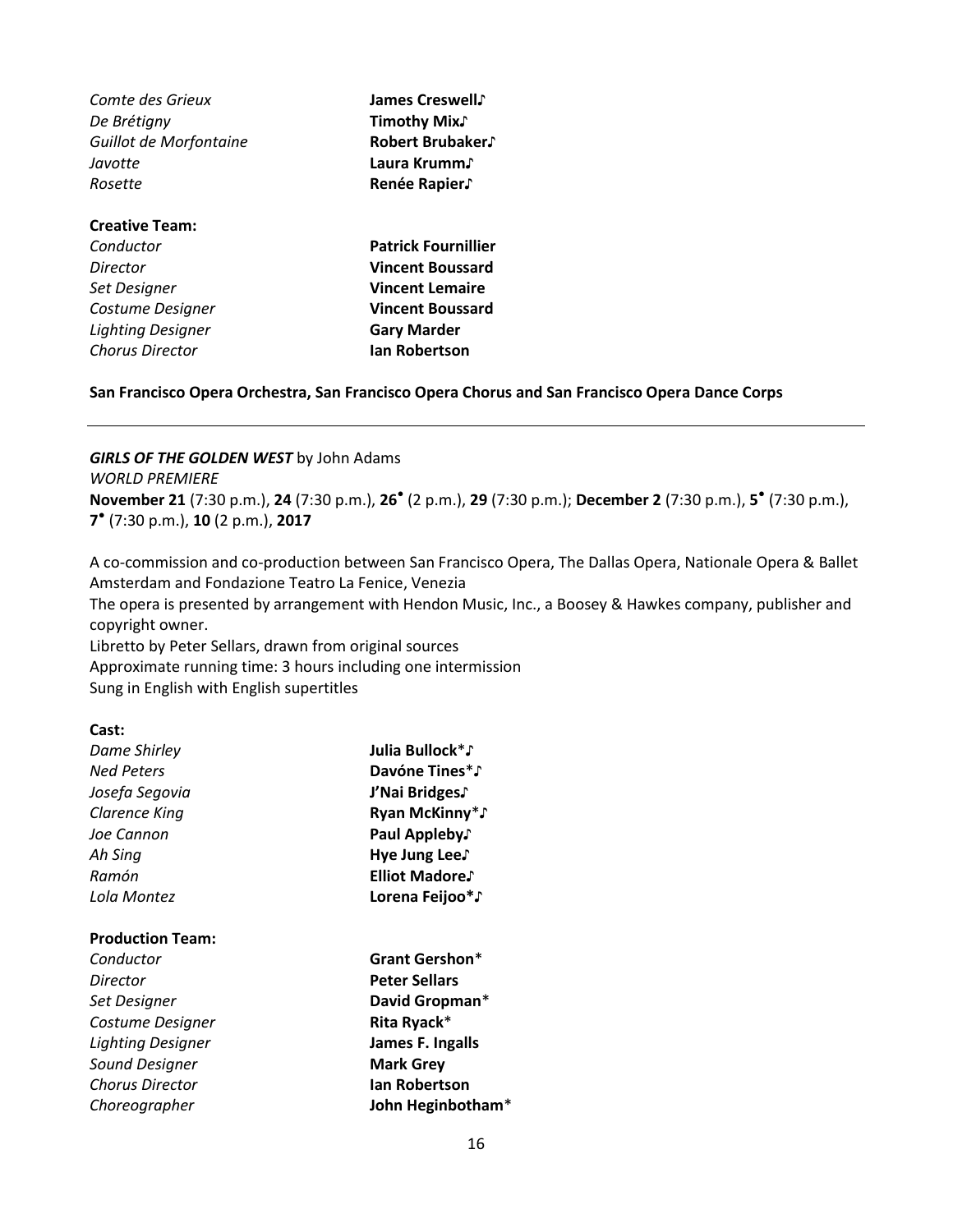### **SUMMER 2018 SEASON**

### *DER RING DES NIBELUNGEN (The Ring of the Nibelung)*

**CYCLE 1: June 12**● (7:30 p.m.); **June 13**● (7 p.m.); **June 15**● (6:30 p.m.); **June 17**● (1 p.m.) **CYCLE 2: June 19**● (7:30 p.m.); **June 20**● (7 p.m.); **June 22**● (6:30 p.m.); **June 24**● (1 p.m.) **CYCLE 3: June 26**● (7:30 p.m.); **June 27**● (7 p.m.); **June 29**● (6:30 p.m.); **July 1** ● (1 p.m.) All cycle performances are presented on Tuesday, Wednesday, Friday and Sunday

### **Creative Team:**

| Conductor                   | <b>Donald Runnicles</b>     |
|-----------------------------|-----------------------------|
| <b>Director</b>             | <b>Francesca Zambello</b>   |
| Set Designer                | <b>Michael Yeargan</b>      |
| Costume Designer            | <b>Catherine Zuber</b>      |
| <b>Lighting Designer</b>    | <b>Mark McCullough</b>      |
| <b>Projection Designers</b> | S. Katy Tucker, Jan Hartley |
| <b>Chorus Director</b>      | Ian Robertson               |
|                             |                             |

Co-production with Washington National Opera Libretto by Richard Wagner Sung in German with English supertitles All performances of the *Ring* will feature OperaVision, HD video projection screens in the Balcony.

### *DAS RHEINGOLD* by Richard Wagner

**June 12**● (7:30 p.m.), **19**● (7:30 p.m.) and **26**● (7:30 p.m.), **2018**

| Approximate running time: 2 hours, 35 minutes with no intermission |                            |
|--------------------------------------------------------------------|----------------------------|
| First performance:                                                 | Munich; September 22, 1869 |
| First SFO performance:                                             | November 1, 1935           |
| Most recent SFO performance                                        | June 2011                  |

| Wotan<br><b>Greer Grimsley</b><br>Štefan Margita<br>Loge<br>Falk Struckmann*♪<br>Alberich<br>Fricka<br>Jamie Barton<br>Frda<br><b>Ronnita Miller</b><br>Mime<br>David Cangelosi<br>Andrea Silvestrelli<br>Fasolt<br>Fafner<br><b>Raymond Aceto</b><br>Julie Adams.<br>Freia<br>Woglinde<br><b>Stacey Tappan</b><br>Wellgunde<br><b>Lauren McNeese</b><br>Flosshilde<br><b>Renée Tatum</b><br><b>Brandon Jovanovich</b><br>Froh | Cast: |  |
|--------------------------------------------------------------------------------------------------------------------------------------------------------------------------------------------------------------------------------------------------------------------------------------------------------------------------------------------------------------------------------------------------------------------------------|-------|--|
|                                                                                                                                                                                                                                                                                                                                                                                                                                |       |  |
|                                                                                                                                                                                                                                                                                                                                                                                                                                |       |  |
|                                                                                                                                                                                                                                                                                                                                                                                                                                |       |  |
|                                                                                                                                                                                                                                                                                                                                                                                                                                |       |  |
|                                                                                                                                                                                                                                                                                                                                                                                                                                |       |  |
|                                                                                                                                                                                                                                                                                                                                                                                                                                |       |  |
|                                                                                                                                                                                                                                                                                                                                                                                                                                |       |  |
|                                                                                                                                                                                                                                                                                                                                                                                                                                |       |  |
|                                                                                                                                                                                                                                                                                                                                                                                                                                |       |  |
|                                                                                                                                                                                                                                                                                                                                                                                                                                |       |  |
|                                                                                                                                                                                                                                                                                                                                                                                                                                |       |  |
|                                                                                                                                                                                                                                                                                                                                                                                                                                |       |  |
|                                                                                                                                                                                                                                                                                                                                                                                                                                |       |  |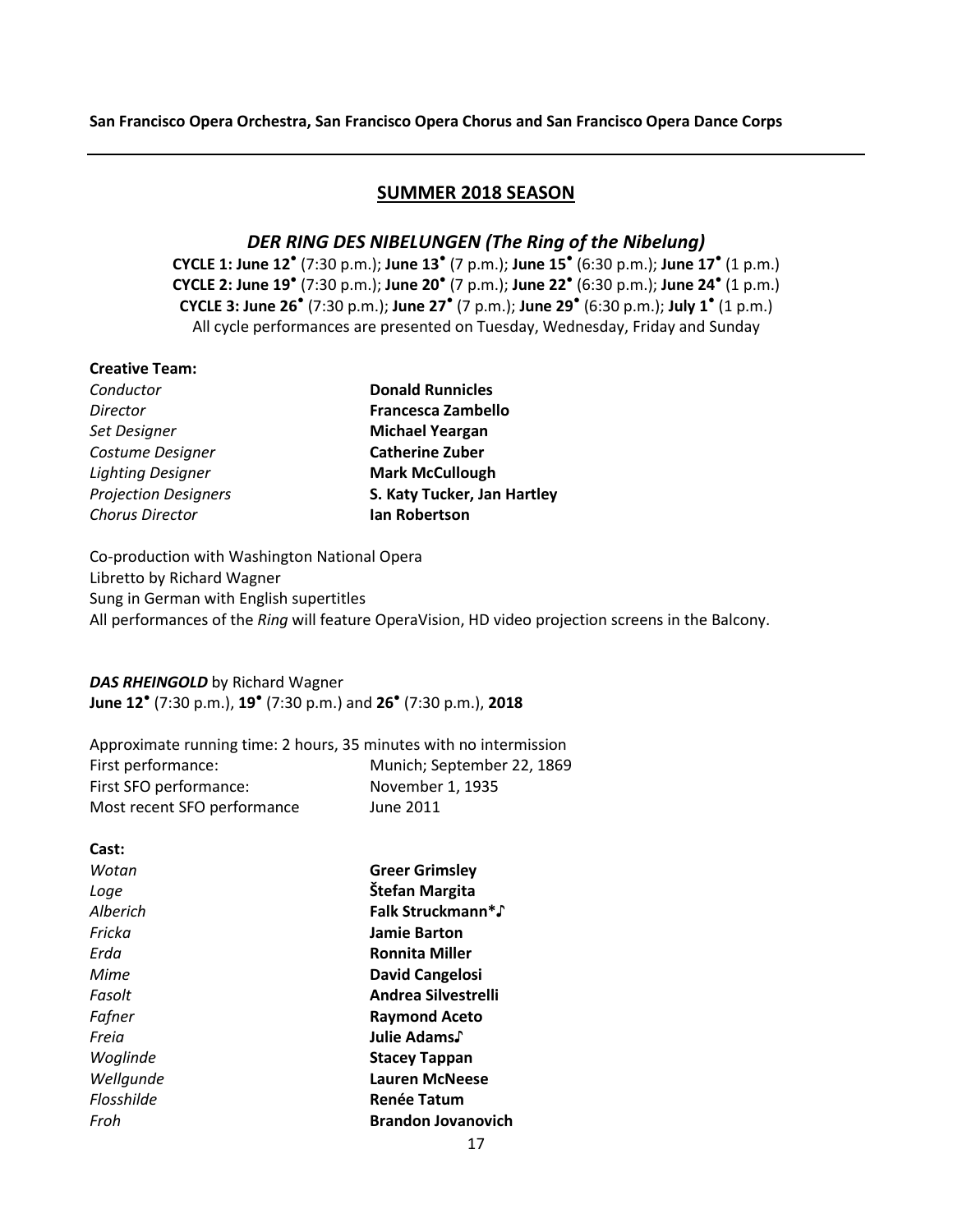*Donner* **Brian Mulligan**♪

### **San Francisco Opera Orchestra**

*DIE WALKÜRE* by Richard Wagner **June 13**● (7 p.m.), **20**● (7 p.m.) and **27**● (7 p.m.), **2018**

Approximate running time: 4 hours, 30 minutes with two intermissions First performance Munich; June 26, 1870 First SFO performance November 4, 1935 Most recent SFO performance June 2011

| Cast:             |                           |
|-------------------|---------------------------|
| <b>Brünnhilde</b> | Evelyn Herlitzius*        |
| Wotan             | <b>Greer Grimsley</b>     |
| Sieglinde         | Karita Mattila            |
| Siegmund          | <b>Brandon Jovanovich</b> |
| Fricka            | <b>Jamie Barton</b>       |
| Hunding           | <b>Raymond Aceto</b>      |
| Gerhilde          | Julie Adams.              |
| Helmwige          | Melissa Citro.            |
| <b>Ortlinde</b>   | Sarah Cambidget∫          |
| Waltraute         | <b>Renée Tatum</b>        |
| Rossweisse        | Lauren McNeese            |
| <b>Siegrune</b>   | Laura Krumm√              |
| Grimgerde         | Renée Rapier.             |

### **San Francisco Opera Orchestra**

*SIEGFRIED* by Richard Wagner **June 15**● (6:30 p.m.), **22**● (6:30 p.m.) and **29**● (6:30 p.m.), **2018**

Approximate running time: 4 hours, 50 minutes with two intermissions First performance Bayreuth; August 16, 1876 First SFO performance November 6, 1935 Most recent SFO performance July 2011

| Cast:                |                          |
|----------------------|--------------------------|
| Siegfried            | Daniel Brenna*           |
| <b>Brünnhilde</b>    | <b>Evelyn Herlitzius</b> |
| Mime                 | <b>David Cangelosi</b>   |
| The Wanderer (Wotan) | <b>Greer Grimsley</b>    |
| Alberich             | Falk Struckmann.         |
| Fafner               | <b>Raymond Aceto</b>     |
| Erda                 | <b>Ronnita Miller</b>    |
| <b>Forest Bird</b>   | <b>Stacey Tappan</b>     |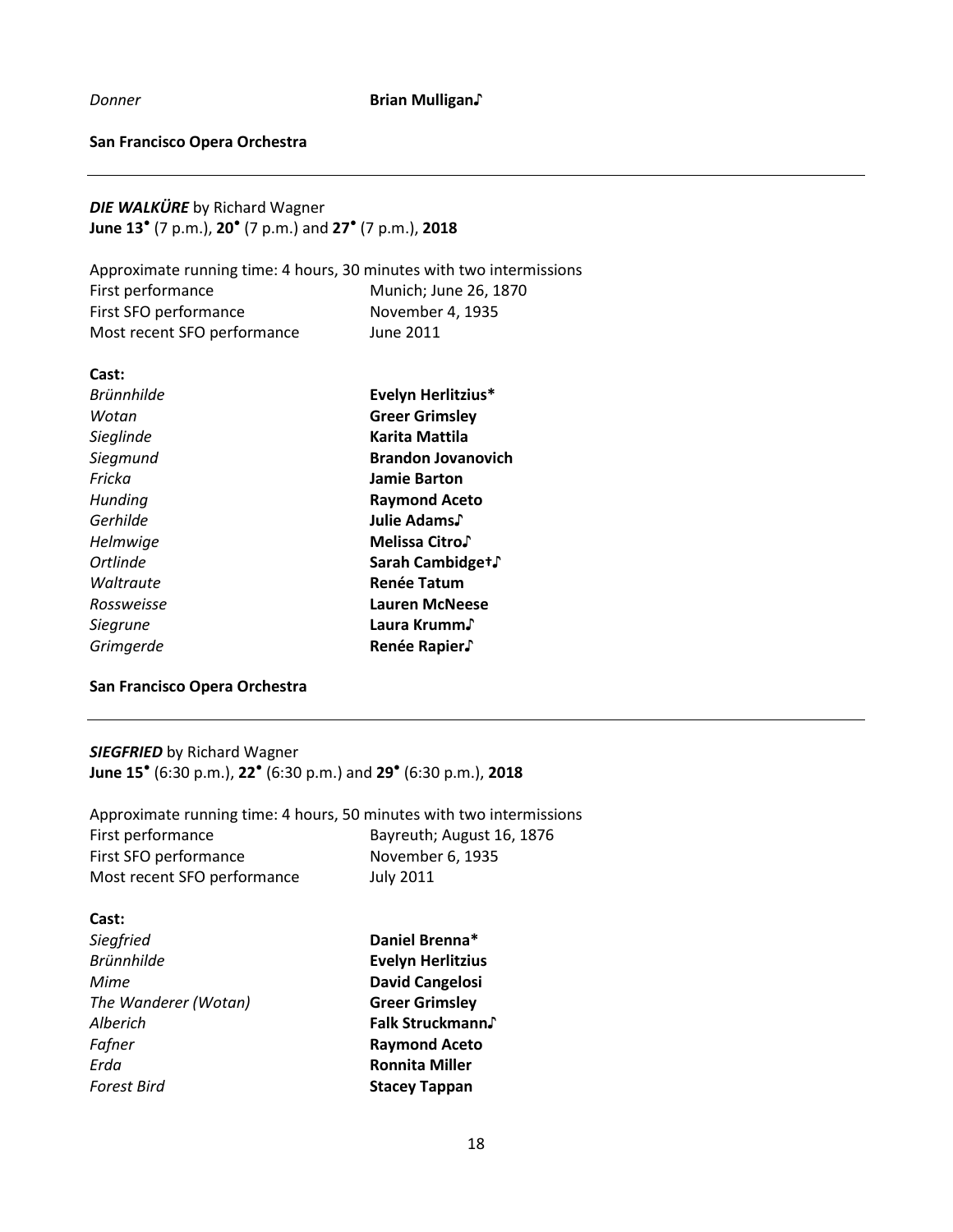### *GÖTTERDÄMMERUNG* by Richard Wagner **June 17**● (1 p.m.), **24**● (1 p.m.) and **July 1** ● (1 p.m.), **2018**

Approximate running time: 5 hours, 10 minutes with two intermissions First performance Bayreuth; August 17, 1876 First SFO performance November 9, 1935 Most recent SFO performance July 2011

| Cast:             |                          |
|-------------------|--------------------------|
| <b>Brünnhilde</b> | <b>Evelyn Herlitzius</b> |
| Siegfried         | <b>Daniel Brenna</b>     |
| Gunther           | Brian Mulligan.          |
| Hagen             | Andrea Silvestrelli      |
| Waltraute         | <b>Jamie Barton</b>      |
| Gutrune           | <b>Melissa Citro</b>     |
| Alberich          | Falk Struckmann.         |
| <b>First Norn</b> | <b>Ronnita Miller</b>    |
| Second Norn       | <b>Jamie Barton</b>      |
| Third Norn        | Sarah Cambidget∫         |
| Woglinde          | <b>Stacey Tappan</b>     |
| Wellgunde         | <b>Lauren McNeese</b>    |
| Flosshilde        | <b>Renée Tatum</b>       |

#### **San Francisco Opera Orchestra and San Francisco Opera Chorus**

San Francisco Opera is sponsored, in part, by The Dolby Family, Ann and Gordon Getty, John A. and Cynthia Fry Gunn, Franklin and Catherine Johnson, Edmund W. and Jeannik Méquet Littlefield Fund, Steven M. Menzies, Bernard and Barbro Osher, Jan Shrem and Maria Manetti Shrem, Dianne and Tad Taube, Phyllis C. Wattis Endowment Funds and Diane B. Wilsey. San Francisco Opera is supported, in part, by a grant from Grants for the Arts/San Francisco Hotel Tax Fund.

Wells Fargo is San Francisco Opera's Season Sponsor. San Francisco Opera is proud to recognize its Corporate Partners: United Airlines, the Official Airline of San Francisco Opera, and Chevron, fueling great performances everywhere.

OperaVision, high-definition projection screens featured in the upper Balcony level, is made possible by the Koret/Taube Media Suite.

Yamaha is the official piano of San Francisco Opera. Pianos provided by Piedmont Piano Company.

*Turandot* is made possible, in part, by Opening Weekend Grand Sponsor Diane B. Wilsey. Additional support is provided by: John A. & Cynthia Fry Gunn; Bernard & Barbro Osher; The Burgess & Elizabeth Jamieson Fund; San Francisco Opera Guild; United Airlines; Jan Shrem & Maria Manetti Shrem, through the Conductors Fund and the Great Interpreters of Italian Opera Fund; and Joan & David Traitel, through the Great Singers Fund.